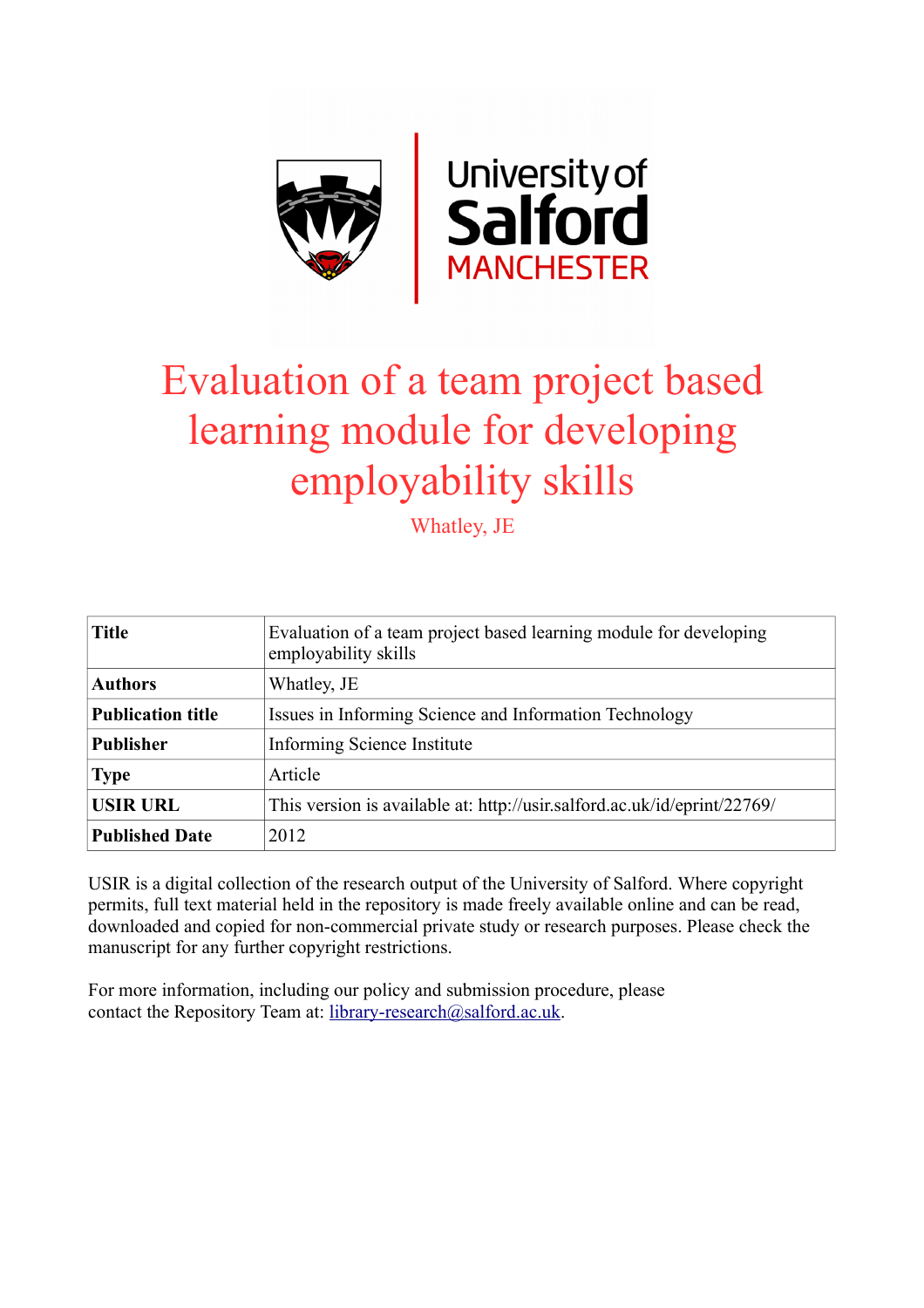# **Evaluation of a Team Project Based Learning Module for Developing Employability Skills**

#### *Janice Whatley University of Salford, Manchester, UK*

#### **[j.e.whatley@salford.ac.uk](mailto:j.e.whatley@salford.ac.uk)**

### **Abstract**

This paper presents a case study, in which a new module, aimed at enhancing students' employability skills, is evaluated. Employability skills for graduates from higher education are regarded as essential outcomes from their degree programmes, but it can be difficult to provide appropriate opportunities to develop these skills in the context of their studies. This paper describes a new module, called Live Projects, designed to provide project based learning on campus, but involving local businesses and organisations, to provide the projects and become clients for a team of students.

Evaluation of the first year of running the module was through a student questionnaire, client surveys and assessment by the tutors. Results showed satisfaction from students and clients with the outcomes. Students reported a positive experience, and recognised that they had developed employability skills, such as team working, project management and professional skills. Clients reported a good level of satisfaction with the outputs from the projects, and were enthusiastic in supporting the venture, seeing the benefits employers might gain from employing students who have developed these skills. The partnership between the university and local organisations is also an important form of engagement with the local community.

**Keywords:** Team work, project based learning, employability skills, assessment.

### **Introduction**

Following on from a merger of several schools at the University of Salford, undergraduate degree programmes were redesigned to include a greater emphasis on skills regarded as highly desirable by employers, such as information and communication technology (ICT) and team working (Yorke and Knight, 2003; Prichard et al., 2006). Previous work by the author has described how these have been integrated into the first year of undergraduate programmes in Salford Business School, by embedding IT (Information Technology) skills into a module, called Management Development Programme 1 (MDP1), so that students were made aware of the wider applications of IT within business, and had the opportunity to use the full range of available business IT resources (Whatley, Ireland & Bell, 2011). The current work describes a second year module Man-

agement Development Programme 2 (MDP2), designed to follow on from the first year MDP1 module, in which students have the opportunity to not only develop team working skills, but also to apply discipline skills they are learning in other modules, through team project work in a real life context.

Material published as part of this publication, either on-line or in print, is copyrighted by the Informing Science Institute. Permission to make digital or paper copy of part or all of these works for personal or classroom use is granted without fee provided that the copies are not made or distributed for profit or commercial advantage AND that copies 1) bear this notice in full and 2) give the full citation on the first page. It is permissible to abstract these works so long as credit is given. To copy in all other cases or to republish or to post on a server or to redistribute to lists requires specific permission and payment of a fee. Contact [Publisher@InformingScience.org](mailto:Publisher@InformingScience.org) to request redistribution permission.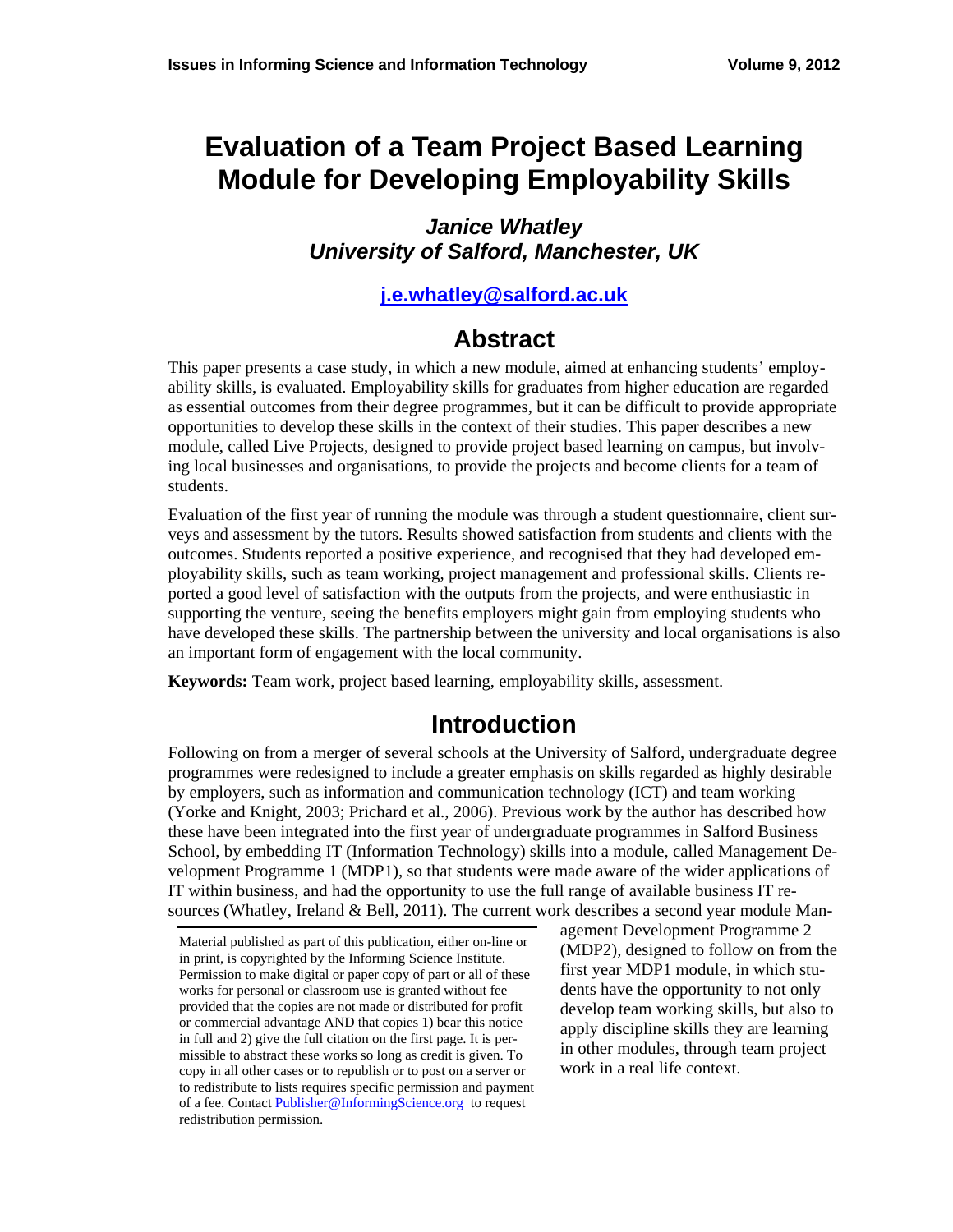Findings from evaluation of the first year MDP1 module indicated that the students appreciated the opportunities to develop the various IT and employability skills offered, and regarded them as important for their future prospects. The task now facing the academics at Salford Business School was to provide suitable opportunities for students to further develop these IT and employability skills and to develop their team working skills, within a business oriented environment. The solution chosen was a modification of a previously successful Team Project module, which was delivered to undergraduate students taking a range of business IT programmes, and which tapped the willingness and support of a number of local business organisations in providing projects (Cooper and Heinze 2007).

This paper presents findings from the first year of implementing the MDP2 module, called Live Projects. After giving the case for teaching with team projects, supported by a literature review, the delivery of the Live Projects module is described, the methods used for evaluation are outlined, followed by analysis of the research findings, and finally an evaluative discussion of the success of the module, in the light of feedback received, is provided.

# **Pedagogical Assumptions of Teaching with Team Projects**

Learning in higher educational establishments has traditionally been concerned with learning about and formulating theories, but over time, and partly driven by demands of industry, some universities have incorporated project or problem based learning into the teaching and learning methods used (Kolmos, 2009), in order to provide students with opportunities to develop some of the skills demanded by industry. Project based learning brings together learning through experimentation and learning by doing. In particular, for subjects such as programming, the classroom instruction can be supported by practical work (Poindexter 2003). But project based learning can be applied to many other disciplines, where students can benefit from a more practical based learning experience.

Graduate employability is a term that encompasses several elements, such as knowledge and skills and personal self-esteem. Generic skills also known as transferable skills have varying listings, but most commonly used lists include for example: working in a team, creativity, planning and communication (Dacre Pool and Sewell 2007). Higher education institutions are taking up the challenge of preparing students for work, by teaching skills associated with employability, such as team working (Yorke and Knight 2003; Prichard et al. 2006; Dacre Pool and Sewell 2007). Hordyk (2007) suggests there are benefits for the employer of teaching employability skills, such as an improved competitive edge, performance and profitability, but acknowledges that team working in the student context is different to in the workplace environment.

Employability skills have various priorities, exemplified in curriculum definitions, such as from general business and management:

*"effective performance, within a team environment, including leadership, team building, influencing and project management skills" (Education 2007);* 

or from librarianship and information management:

*"Work in groups or teams as a leader or participate in a way that contributes effectively to the group's tasks" (Education 2000).* 

Government bodies have recommended including key skills in the teaching curriculum since the 1950's, in the guise of "core skills", "key skills" or "general skills", aimed at preparing people for the world of work. These include literacy, numeracy and information technology, and are enshrined in compulsory education (Hyland and Johnson 1998), but other skills such as "working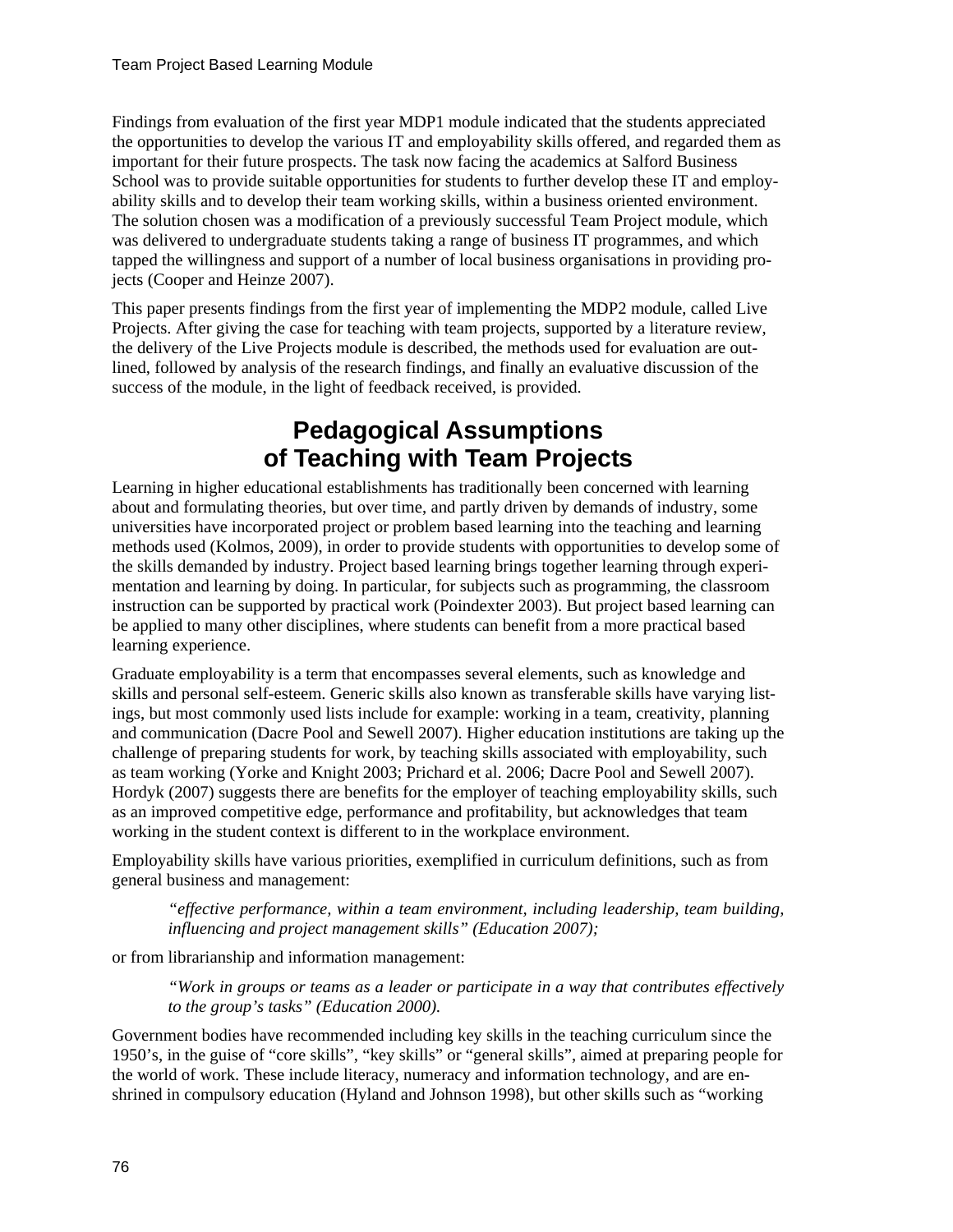with others", "presenting", "problem solving" and "managing own learning", were added after the Dearing review of post-compulsory education in 1996. Hyland and Johnson (1998) further argue that these latter skills are context specific and so cannot be taught as generalised or transferable skills, but that opportunities or experiences are the best way to help learners to acquire abilities to act in an acceptable manner towards others in certain circumstances.

The growing use of team working in organisations requires that universities produce graduates with knowledge and experience of team working and who have developed some team skills. The team project is an opportunity to learn from mistakes, and develop collective and individual skills. According to Atherton (2005), the range of activities, linking them together and synthesising the problems, provides opportunities for developing cognitive, affective and psycho-motor skills. Team projects incorporate elements of collaborative and co-operative working, promoting team working skills acquisition (Prichard et al. 2006), and encouraging learning in a social situation. Observing others is one way of learning rules, skills, strategies and so on, the basis of "social cognition", or cognitive learning (Schunk 2000:24). Thus imitation of others to reproduce the observed behaviour, as in apprenticeships, is applicable to learning about using practical skills, which can be achieved in student team projects.

Project based learning is a form of constructivist and collaborative learning, allowing several students to work together on a problem, and learn from each other as they co-construct knowledge. So carrying out projects in a team, involves both co-operative and collaborative learning. Learning may be considered co-operative, because individuals rely on each other to perform their allocated parts of the project (Johnson et al. 1991), but also collaborative as they together develop synthesis and application skills. Co-operative learning can be regarded as process driven, but requiring attention to social processes in order to achieve the goal (McConnell 2000).

According to Mergendollar (2006), team projects are a form of problem based learning (PBL) in which learners are self-directed, assisted by guidance or coaching from tutors, in their pursuit of a solution to a problem. But the author would argue that project based learning provides greater learning opportunities than problem based learning on its own. Team projects and problem based learning, particularly in the computing and information systems disciplines, are a good way to promote constructivist learning and team working in an experiential learning environment (Griffiths and Partington 1992). Students in higher education bring varying amounts of previous experience to the learning situation, depending upon their state of maturity, so collaboration between students is a means of sharing experience in relation to the problem to be solved. Activities and reflection within project based learning are designed to bridge the gap between an individual's experience and their development relating to the activity.

Blumenfeld et al. (1991) describe project based learning as "*a comprehensive approach to classroom teaching and learning that is designed to engage students in investigation of authentic problems*". The study in this paper is based on project based learning, which incorporates problem based learning. Problem-Based Learning (PBL) may be defined as a method of instruction, requiring hands-on, active learning to investigate and resolve a messy, real-world problem. PBL also refers to a mode of learning where students identify their existing knowledge, what they need to know to solve a problem and where they might find this information, and is often implemented through working in groups. Tutors support the PBL process as facilitators, by providing scaffolding for students to build up their own knowledge.

The desired outcomes from student team projects are learning about team working processes and skills associated with the products of the tasks; the team project is a vehicle for experiential learning. However, it is very difficult to assess the degree of developing these skills, unless students are given an opportunity to reflect on their performance in team working. Personal development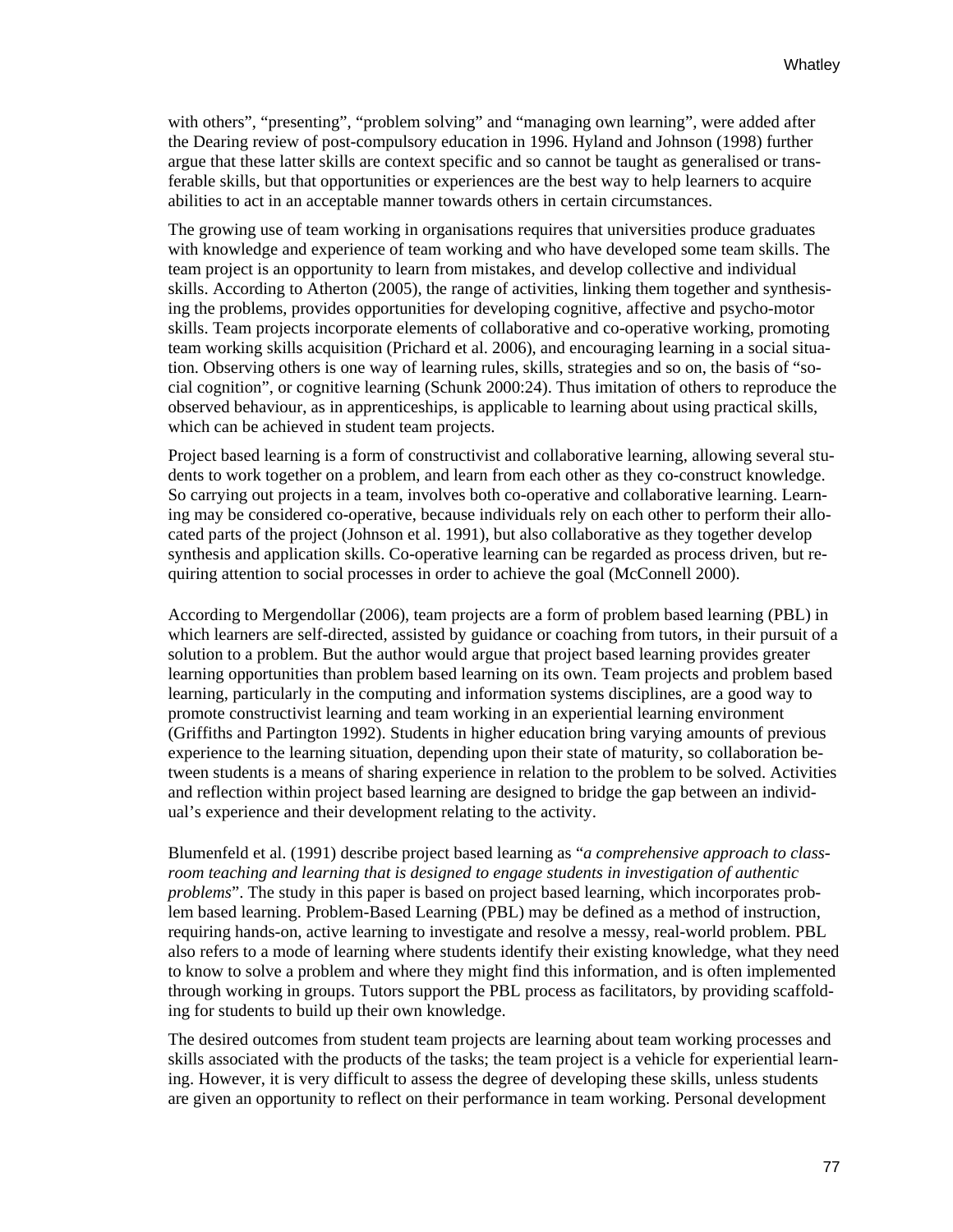planning (PDP) literature talks about team working skills, but does not specify what sorts of skills, or how they can be acquired (Edwards 2005). Joy (2005) suggests that only skills such as programming in a particular language or web site design can be assessed as learning skills against given criteria, the softer skills cannot be readily measured.

Livingstone and Lynch (2000) suggest that team projects need to be structured if they are to provide maximum benefit to students, which is contrary to arguments in favour of pure problem based learning activities. One proposed structure for project based learning is the division of activities into process oriented and product oriented components (Whatley, 2012). Figure 1 shows these divisions overlaying the Task, Team and Individual needs of a project, adapted from Adair (1986).



The interplay between task, team and individual is crucial for achieving the process and product

in organisational teams, and they play a role in achieving learning and in practicing skills that may be transferable to the workplace. Undergraduate team projects are very complex, a number of motivational and commitment issues may arise, and students at many universities have reported difficulties in team working, resulting in negative experiences of the learning activity, e.g. (Chiasson and Dexter 2001). It is whether and how teams overcome these issues that determine the success of a project.

There is some debate concerning the extent to which team projects in an educational setting can prepare students for team working in the workplace (Dunne and Rawlins 2000). In the field of health teaching, a study comparing the effectiveness of PBL and team projects did cast doubt on whether PBL does help to develop transferable skills suitable for project working in the workplace (Mennin 2007). Further, it is noted by Hordyk (2007) that there is a need for further understanding of the differences between project team working in the workplace and in the educational setting. Hyland and Johnson (1998) say that any skills learned can only apply to that context, suggesting that there is no such thing as a transferable skill. Although other studies carried out in higher education suggest that the results may be transferred to the workplace, e.g. problem solving skills (Murthy and Kerr 2003; Lou 2004; Banks and Millward 2007; Mennin 2007).

The proposed new module adopted best practice in team project based learning, in order to develop employability skills, including communication skills, problem solving skills and team working skills. The added dimension of using external organisations to provide projects, gave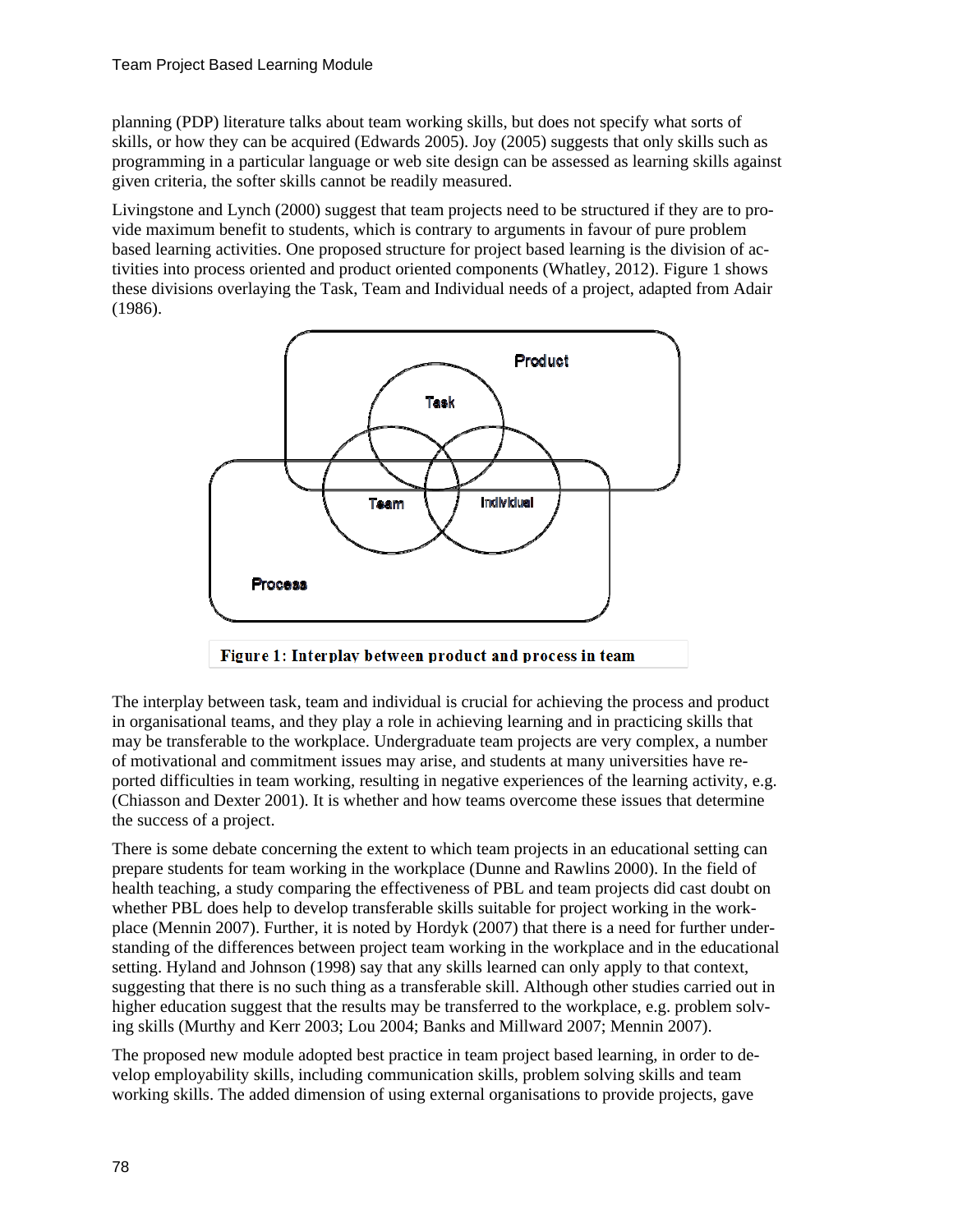opportunities to develop professional skills through communication with clients. The next section describes the new module in detail.

### **Describing the Module**

The module under investigation in this paper is a new module offered to students from different undergraduate degree programmes in the business school, including Business and Management, Business Information Technology (BIT), and Leisure, Hospitality and Tourism Management. Although many of the modules that these students took in their first year were common to all of the programmes, there are some differences according to their degree specialism, so students bring different skills to the new module. In the 2010 to 2011 academic year about 300 students took the new MDP2 module. The students were allocated to 41 different projects, so there were roughly eight students in each team. Although the team members were allocated randomly, membership was adjusted to provide balanced teams with members from all programmes of study. Some of the projects included a significant element of IT, so at least one of the BIT students was allocated to each of the teams where IT skills were important. A team of five tutors, including the module leader, were assigned to support the student teams, which they did through meetings with the teams on a fortnightly basis. Tutors had expertise in marketing, hospitality, data analysis, finance and IT, so students were free to ask for help from other tutors as required. The module also featured a weekly lecture, covering topics such as project management, working in teams, conducting research, report writing, as well as guest speakers who gave their perspective on project working in organisations. Lectures were aimed at being inspirational, rather than providing instructions for completing tasks.

The design of the proposed Live Projects module was based upon the best features of a previous Team Project module, which was delivered to students on information technology related undergraduate programmes. The main difference in this new Live Projects module was that it is based on a multidisciplinary team of students, rather than a multi-year team of students as the Team Project module was. It was anticipated that individual students would learn from each other as they tackle the various problems posed by the projects, so for instance the BIT students would help others in their teams to develop their IT skills, and students taking marketing would help others to apply principles of marketing in carrying out the project work.

The module leader took responsibility for sourcing projects for the teams, for example from local businesses, start up businesses and charitable organisations. A project request page was set up on the school website, so that interested parties could request a project, and provide contact details, and a brief outline of the problem the project would provide. All project requests were followed up to establish the suitability of the project proposed, before being finally accepted. The Live Projects started at the end of September, and had to be completed by April of the following year, giving approximately six months of working time, although the Christmas vacation and examination periods occupied 6 weeks in the middle.

Assessment of the students was based on a combination of reports on outcomes for the client, individual reflection on learning, presentation at an Expo at the end of the project, with peer, client and tutor assessment. Formally the grading was 50% Group project, 10% Expo presentation and 40% Individual contribution, so the group work component was weighted slightly higher than the individual component (60% to 40%). Part of the graded outputs from the project comprised milestones to be achieved throughout the project (Appendix A), including a client contract, project plan and interim and final reports. Final group project grades included assessments from the client and from the team tutor as well as assessment of deliverables. Final individual grades included peer assessment and tutor observation of individual contribution as well as assessment of an individual reflective report and the weekly learning log.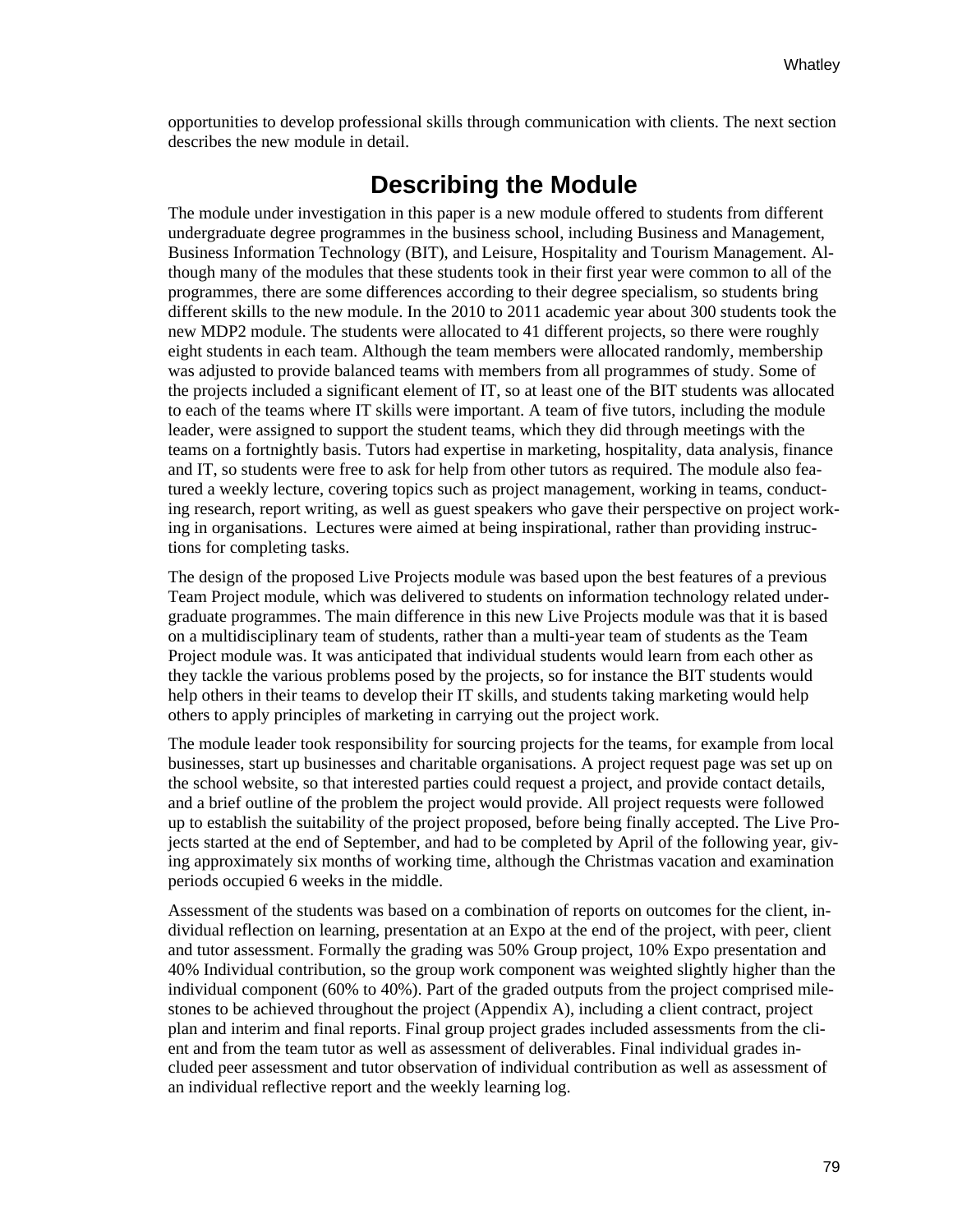The Expo presentation gave the students an opportunity to present in an alternative format to the more usual formal presentation supported by PowerPoint slides. It was an assessment format adopted for the Team Projects module in previous years, and incorporated in the MDP2 module as an example of good practice. Expo presentation involves putting together an exhibition stand to showcase the achievements of a team in their project. The Expo was attended by the students, their clients, members of staff and prospective students, as part of their Open Day activities. Grading of the teams was carried out by members of academic staff, using criteria related to the team's communication with visitors, both verbally and by posters, other literature and electronic formats.

# **Methods Used for Evaluation**

In this section the methods used to gather feedback from the students, tutors and clients is presented, which is followed by analysis of project types.

This paper presents an evaluative study into the first year of running this new module, as a case study of teaching and learning methods. A case study method involves studying a phenomenon in a real-life situation, often used when research and theory are at an early stage of investigation, and informative descriptions of the phenomenon are required (Bonoma 1985). They are useful for questions of "how?" and "why?", where there is limited control over the environment, and the focus is on events at a particular point in time, to identify patterns or features (Yin 1994:6).

Although case studies may not be generalisable in a scientific sense, selecting a exemplar case to study can be useful for forming theories, so the exploratory nature of case study makes it a suitable interpretive method for an evaluation of a new module. As Stake (2000) suggests, they can be used to add to experience of a domain, and improve our understanding of the context under investigation.

Several methods are often used for gathering data for a case study, and in this paper, data from student, client and tutor feedback, gathered through surveys and the assessment tools, is used to evaluate the outcomes of the first year of running the Live Projects. The purpose of this research is to identify good practice within the delivery methods adopted for the new module, and to establish reasons for elements of success and issues observed that hindered the success. At the university students are asked to complete a module evaluation questionnaire at the end of each taught module, which asks about the management of the module as well as their opinions on aspects they felt were of most benefit to them and least beneficial. The questionnaire was distributed to the students at the Live Projects Expo in April. There was a response rate of about 25% to the questionnaire, of which about half added comments to the three open questions asked:

- What did you find most useful about this module?
- What did you find least useful about this module?
- Are there any changes you would recommend making to this module?

Questions asking more specific details about issues and tensions were added to the module questionnaire, in order to determine whether the tutor's level of support were adequate:

- Were there any tensions or particular issues your team experienced?
- How did you attempt to resolve these tensions or issues?
- Were these tensions or issues resolved satisfactorily?

In addition questions were added, asking for feedback on the usefulness of the material presented by guest speakers in some of the lectures, and the teams' usage of various tools provided to sup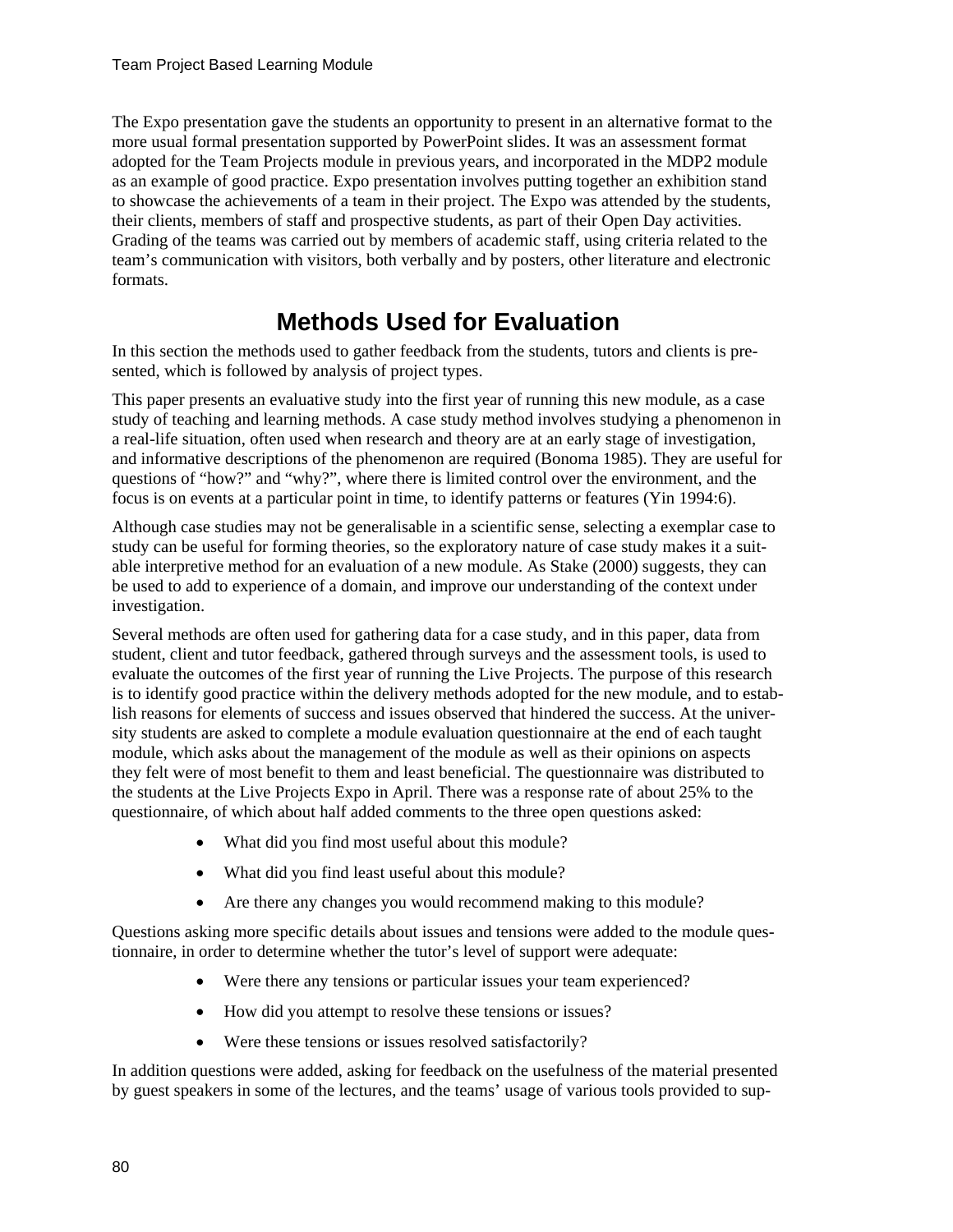port their team working, such as Microsoft Project for drawing up and monitoring the project plan, the weekly time sheets and the Guardian Agent system for allocating tasks to team members (questionnaire parts relevant to this study are given in Appendix A).

Organisations providing the projects included SME's (13), charities or local clubs (14), large organisations (5), colleges (3) and entrepreneurial or start up business (5). The types of projects provided were marketing or raising awareness (18), web site design or other IT application (13), market research or other research (5), supporting a new business (5) and event organising (3).

At the end of the projects all clients were asked to grade their team, using the questionnaire form given in Appendix B, which asked their opinions on aspects such as the team's understanding of the business context, their problem solving approach, how well the team organised themselves, communication and running meetings with the client. Although a 100% response should have been expected from clients, in practice four of the clients did not return their grade form. Finally, a review meeting gathered feedback from the tutors involved in the module.

# **Analysis and Discussion of Findings**

Student and client questionnaire and grading feedback was analysed, in order to identify good practice, as perceived by students and clients. Reasons for any good practice observed and for elements of success and issues observed that hindered the success were being sought from the feedback. The literature suggests that this type of project based learning results in benefits to students, but that issues sometimes prevent the full extent of benefits being achieved. The module was aimed at developing a range of employability skills, including problem solving, communication, project management, team working and professional skills, as benefits to students. This research was aimed at finding the students' perceptions of the benefits in the form of skills achieved as well as their perceptions of issues that hindered them from gaining these benefits. The findings are reported below under the following headings (numbers in brackets refer to the number of respondents who mentioned that item):

- Benefits perceived by students;
- Organisation of the module;
- Client and student satisfaction with the client;
- Tutor perceptions.

#### *Benefits of Project Based Learning Perceived by Students*

When asked: "What did you find most useful about this module?" several students mentioned skills in their responses, without being prompted to reflect on skills. Their responses were categorised as in Table 1, showing the main skills and benefits individuals mentioned. Not all students completed this part of the questionnaire.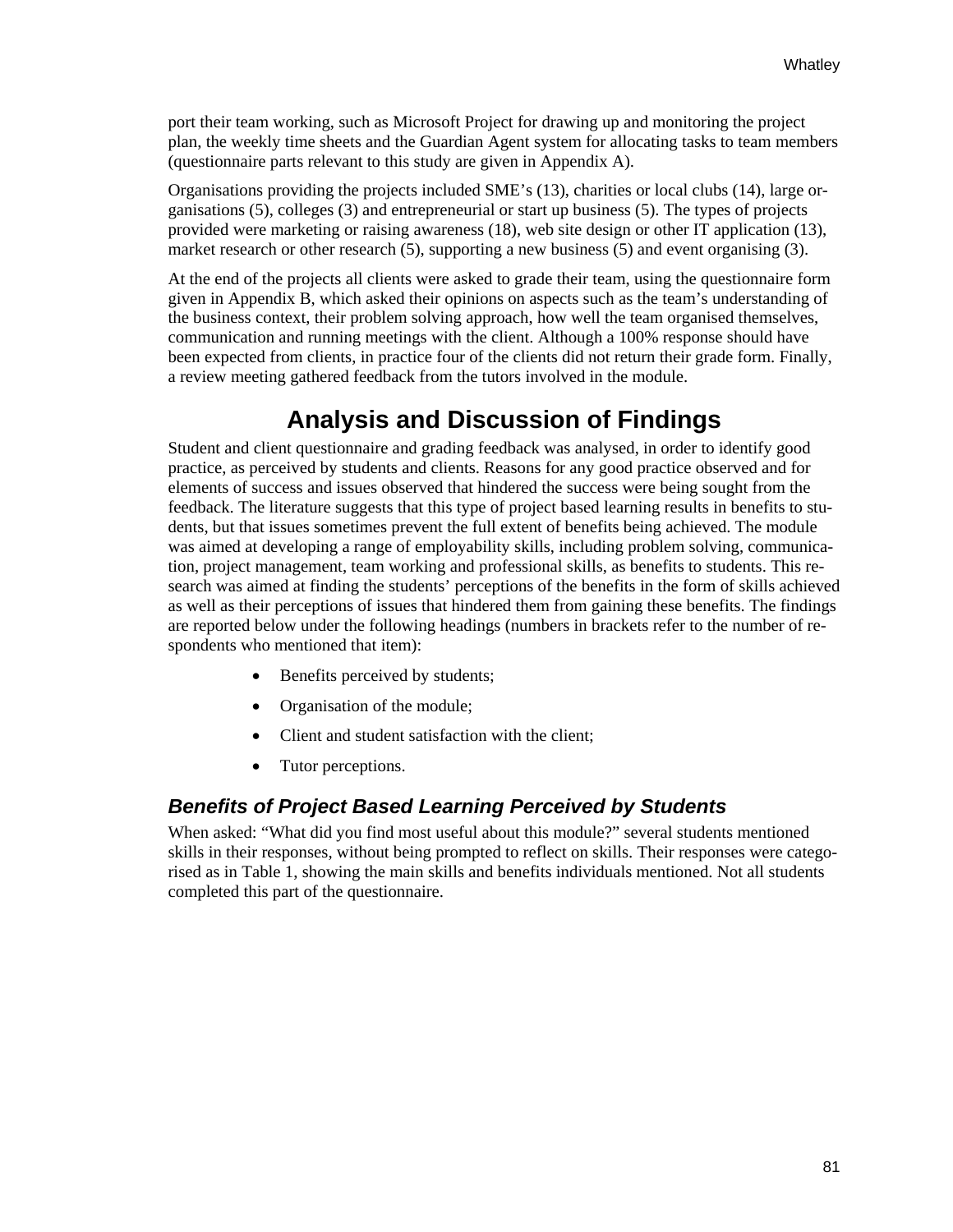| Items mentioned as useful from the module               | Number of respondents<br>who mentioned this item |
|---------------------------------------------------------|--------------------------------------------------|
| IT skills                                               |                                                  |
| Team working skills                                     |                                                  |
| Leadership                                              |                                                  |
| <b>Communication skills</b>                             |                                                  |
| Project and time management                             | 6                                                |
| Working with students from other programmes of<br>study |                                                  |

#### **Table 1: Breakdown of responses to the question about the most useful aspects of the module**

Some examples of phrases students used in the responses are: *"learn how to do websites", "working in a team of people I have never met before", "learning to work as a team", "social learning, people with different abilities working in a group", "learn how to develop a project from scratch", "striving towards deadlines", "improve problem solving skills", "how goal planning can help you in future".*

Another aspect mentioned frequently was: Working with clients (7). Students appreciated the opportunity to talk directly with people working in a real business, and as a result having to behave in a professional manner in their dealings with clients. They regarded the experience as good for their future working lives (5). Examples of their comments in this respect are: *"working with a real client", "speak directly to real clients", "learned a lot about local community services and business organisations".* 

From the limited number of responses the student perspective is that the Live Projects module did help them to develop a range of skills, relevant to employability, including professional skills. There were negative comments as well, some said that they did not like working with students from other programmes of study (4), for example, *"being put in groups with team members from different timetable arrangements", "being put with people on different courses",* and a comment about issues with language and understanding: *"having to work in groups with people who have very poor English"*. Most of the negative comments were related to the ways in which the module was organised and managed, and these are presented in the next section.

### *Organisation of the Module*

There are logistical issues in offering a module across a number of programmes of study, particularly related to timetabling, and some student teams did experience difficulty finding times to meet up outside of the designated tutorials, because of various work and family commitments (4), for example this comment: *"being put in groups with team members from different timetable arrangements"*. Three individuals also mentioned this as a particular issue their team had, for example the comment: *"struggled to meet due to different timetables".*

The tutorials, and feedback provided by tutors was appreciated by students, and specifically mentioned as most useful by nine individuals, but seven individuals cited tutor feedback as least useful about the module. These responses may have been influenced by specific issues regarding the tutor meetings, which were not elaborated through the questionnaire.

It was the lectures that seemed to generate the most criticism, only one individual said lectures were the most useful. Others said that the lectures were not useful or were badly timed (9), for example the report writing lecture was after the first report had been submitted (The lecture had been designed to provide feedback on the first report). One of the additional questions asked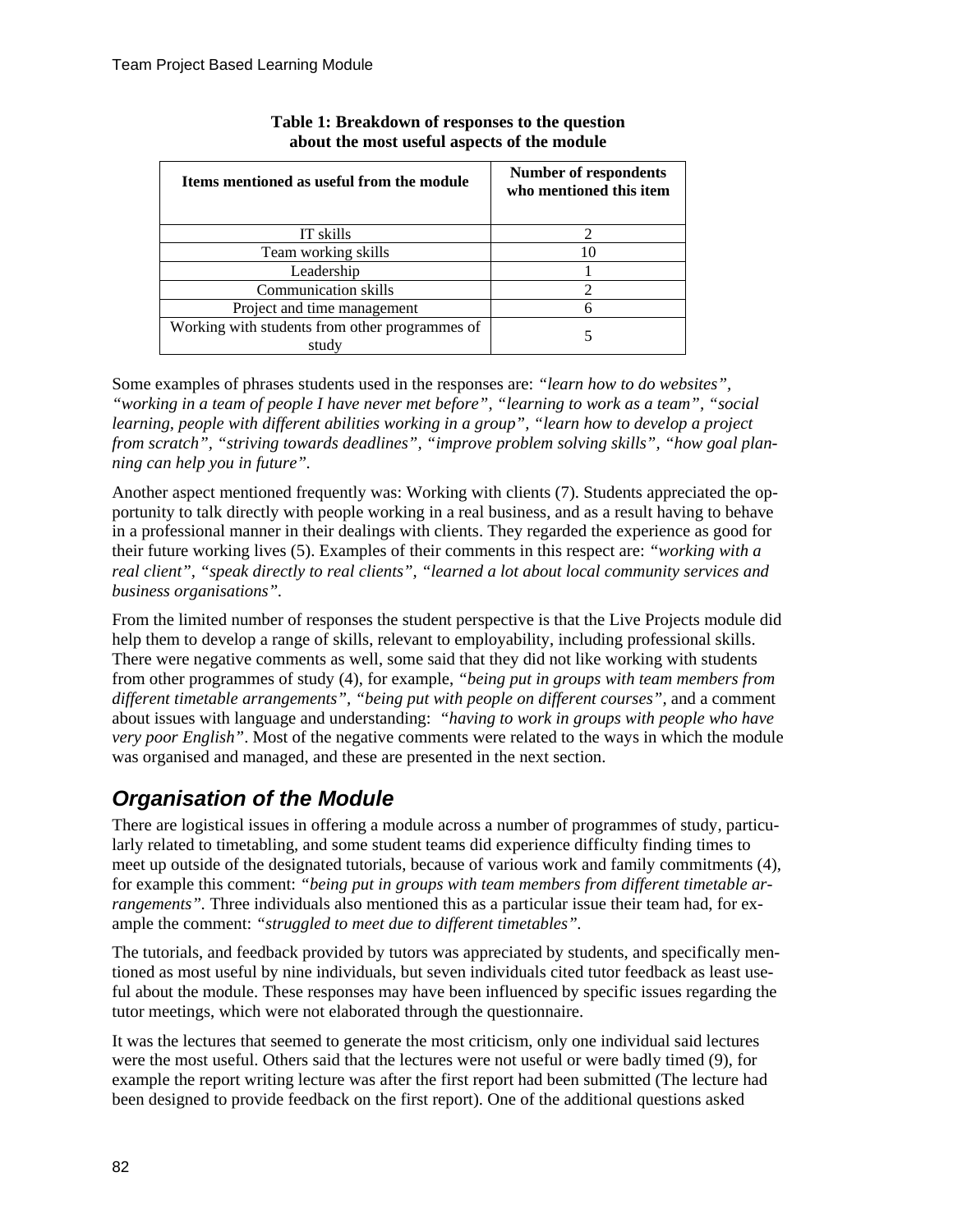about the guest speakers who had given lectures, and many of those who completed this part of the questionnaire indicated that they found these lectures to be very or partly useful, showing a measure of satisfaction with the lectures. The lecture was scheduled for 9.00 a.m. which the tutors thought was the reason for a low turnout at lectures as the weeks progressed.

Three of the respondents thought there was too much work involved in this module, and some reported poor contribution from some team members (3). Difficulties getting team members to produce the work was specifically mentioned as an issue by 4 individuals, and in a few cases where individuals had low levels of English understanding, there was frustration in team members, and this may have been contributory in these individuals retiring from full participation in the project. One issue raised was that the team had difficulty understanding the information given to them, but the team had solved this issue by meeting up and discussing it and coming to a joint understanding.

Although students liked completing projects for outside clients, an issue raised was the need to sometimes travel to meetings with the client (3). This of course, would not be an equally distributed issue, as it depended upon the location of the client's premises, and whether the client chose to meet the students on the university campus. Clients who were sole traders, or who operated their business from home, were encouraged to meet their teams at the university. In contrast, one large organisation invited the team to their premises regularly, and meetings included tours of the organisation and meetings with Directors.

Students were encouraged to use a number of tools to help them manage their projects, such as MS Project, the group pages on Blackboard and social media for communication. Feedback indicated that where tools had been used by the team they had proved useful, and some teams used Facebook to good effect for communication and file sharing.

#### *Client Satisfaction and Student Satisfaction with Clients*

Of the 41 projects, 24 were successful for the client in that the client was satisfied with the outputs from the team, which may not have been the outputs originally requested, but amended to outputs agreed by both parties to be achievable in the time available. Five of the projects did not achieve outputs satisfactory to the client, or the project was withdrawn as not suitable for the students' levels of expertise. The remainder of the projects were partly successful, either because the students struggled to produce what was requested, or the client "lost interest" in the project part way through, so did not give adequate feedback and encouragement to the team.

Each team's experience with their client was different, and although the clients were given some information on what was expected of them, the actual practice varied considerably. Small businesses can often find it difficult to devote the time needed for supporting their project, and two of the clients disappeared altogether after a few weeks. One student said that client feedback was the least useful part of the module, and some clients were slow to give feedback. Other clients did not know how to use the grading criteria on the final client feedback form, and either graded them very harshly, comparing their work to that expected of employees, or awarded top marks across the board, without considering the criteria. The following quotes indicate a good level of satisfaction with our teams, and that feedback works both ways:

*"The team have worked hard to complete the project on time and come up with some interesting and relevant proposals."* 

*"Good, we have met regularly & Z as team leader has led the team & kept all members in touch although I think he may have experienced some difficulties in getting co-operation from all the team. He mentions this in the interim report too and has probably found this frustrating although all credit to him in ensuring the project is delivered well & is on track."*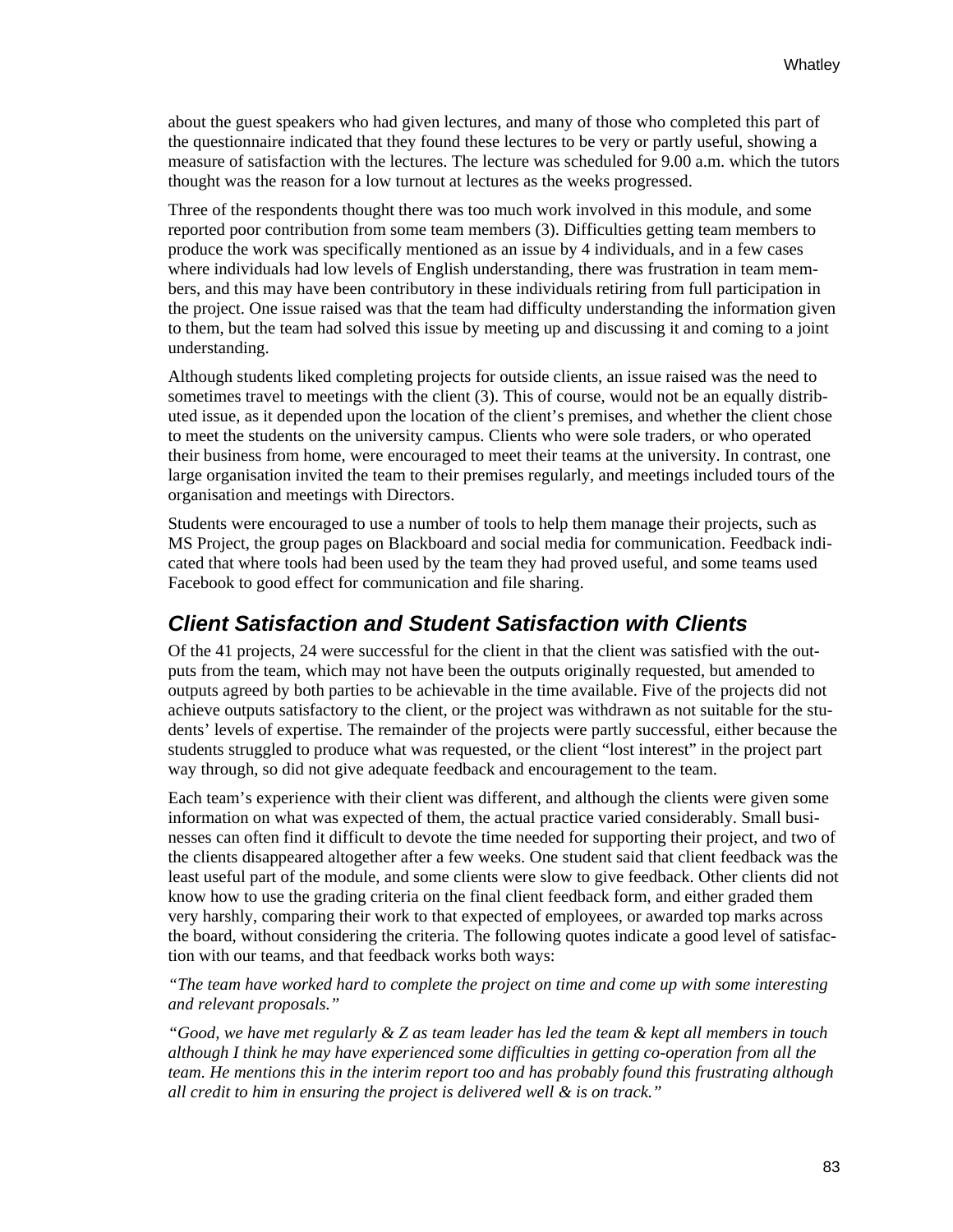*"On the whole, I have found the team to be professional & committed. I was heartened to read the comment & sentiment on page 8 of the interim report – that "we find that this is a very worthy goal and look forward to making that dream become reality" – fantastic!"* from a charitable organisation.

### *Tutor Perceptions*

Tutors had to deal with a number of issues as projects progressed, such as absent team members, who re-appeared just before the final report submission, and inappropriate communication with clients. Two of the teams had serious disagreements and had to be split into separate teams, and have a reserve project assigned to them. One team, who had been a very cohesive team the previous year, started off with their own entrepreneurial idea to pursue, as a continuation from their work on MDP1, and later had to be separated. The team of tutors had to agree ways to deal with issues as the projects progressed, taking into consideration the expectations of all stakeholders.

During the fortnightly tutorial meetings, tutors assessed progress, gave advice and feedback and gave encouragement to the team. Students reported that they liked the feedback on the whole, but the manner in which tutors approached this task varied, as tutors had different views on problem solving and expectations for the milestone deliverables. Assessment of the teams was very time consuming, as each project was unique, and the grading criteria needed to be interpreted according to the teams' experience of the project. Tutors had kept a record of events over the period of the projects, to refer back to, particularly in assessing individual contribution in the team. Nonetheless, blind second marking and reviewing did result in equitable grading, as tutors eventually agreed with each other.

The Group Grade comprised marks for the final report, other documents submitted over the period of the project, the client feedback and tutor assessment of performance by the team. Group grades ranged from 28% to 82%, with an average of 64%. Of the 3 teams who failed, only 1 was an unsuccessful project, according to the client; the others failed because the team did not manage or report well on the project progress.

Grading for individuals comprised a mark for the final individual reflective report, tutor assessment and peer assessment including that of the team leader. The average individual grade was 57%, ranging from fail grades of less than 40%, to 95% awarded to a really successful team leader. Individual reflective reports were to be based upon their weekly learning logs, and should show evidence of development of the individual student over the course of the project. Failed students were those who did not fully contribute to the project, of which there were 12 in the end.

Tutors agreed that the Expo was an excellent event, with a real buzz of enthusiasm from the students, who put considerable effort into their team stands. Owing to the number of teams, the Expo took place over two days, with 21 teams on each day. Their clients were invited along, and most of them did so, also members of academic staff; these visitors were asked to grade each team that they were able to talk to on the day, within the 2 hours of the Expo. Expo grades ranged from 43% up to 88%, with an average of 71%.

All of the tutors agreed that this module proved to be very hard work, compared to traditionally organised modules. They tried to respond to team requests for help in a timely manner, but sometimes students' expectations, and even those of the client may not have been realistic, as shown in this quote from a client:

 *"The team has remained focused. It seems to have been difficult to arrange team meetings and more support could be given for strategies for getting the team working as a whole. It has been difficult for the team so far as the mentorship and advice they have sought has been slow in coming. I do not know the level of Tutor support they are getting. However, it might be useful to or-*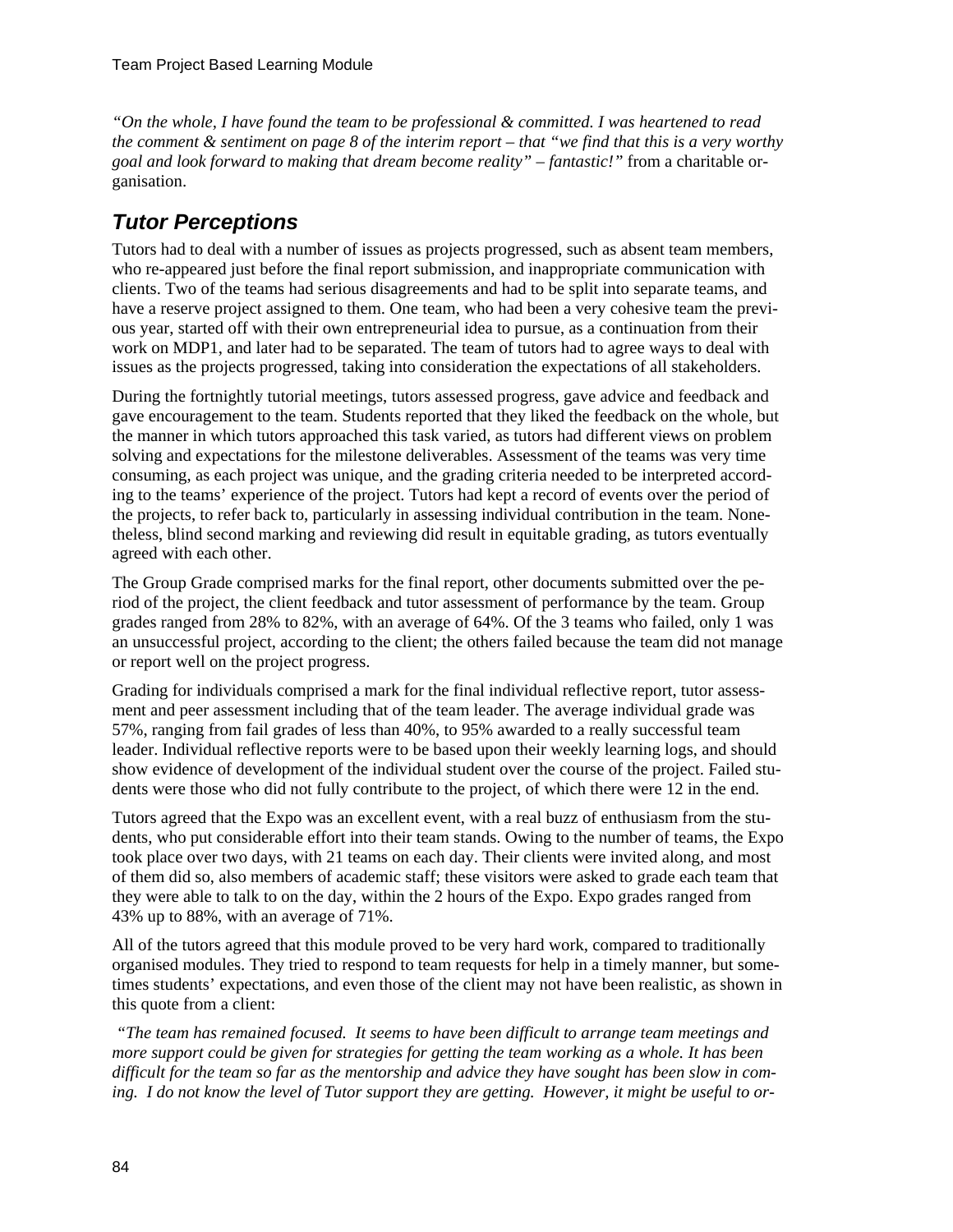*ganise the work in the future around a project management framework, where the client receives regular updates on project implementation including the in-house support and issues arising from this."* 

Tutors organised their tutorials in different ways, sometimes having a whole group tutorial for 2 hours, and later on as the projects progressed arranging for team meetings at the tutorials, lasting about 20 minutes for each team. The team meetings mode seemed to work best for providing feedback to teams on their progress and providing help. Later in the projects one tutor instigated individual presentations on progress in the meetings, another asked for teams to produce press releases on their projects, and other tutors asked for updated CV's from individuals. All of these activities were beneficial in keeping the team members motivated and enabling some reflection on progress.

In general, feedback from the tutors verified that individuals had gained significant employability skills, in spite of having to deal with many team working issues. In many cases having to address these issues served to make the learning even more real.

### **Evaluative Discussion**

One of the purposes of this module was to enable students to develop employability skills, and students did indeed report that they had developed a range of skills through engaging in the module. However, as Hyland and Johnson (1998) suggest, the activities in a module can only provide opportunities to develop skills, and as Joy (2005) says, they cannot be assessed in the same way that discipline related skills can be. This provides the module team with a dilemma, because assessment of individuals within the module is necessary, but deciding what can be assessed satisfactorily within project work is problematical. Reflection on learning is difficult to assess, and instead, grading of individual reports becomes an assessment of how the report on activities and learning has been written and presented.

Any interplay between team, task and individual means that the individual contribution to the project tasks is tied up with the team performance, and with their individual learning, which is unique to each student. As a vehicle for students to learn about team working, as well as learning about discipline specific material, the Live Projects module worked well, although it is difficult to measure the outcomes. To what extent the skills developed prepared students for their working life as graduates, cannot be ascertained, but some students recognised the significance of what they were doing in the Live Projects to their future prospects.

Some of the negative experiences of team working appeared to hinder students from gaining the maximum from the module, confirming the work of Chiasson and Dexter (2001). In particular, the ability to find times to meet as a team, absent team members and poor contribution from others, did demotivate teams, who had to strive to overcome these issues, and accept that not all students were equally motivated by their project. Individuals who did not adequately contribute to the project work, were unable to articulate their learning experiences in a way that would gain them a high grade for the individual report, so these students did gain low grades, and in many cases failed the module. Grading was designed to be fair to students, according to their contribution, so that an individual who did not start to make a meaningful contribution until late in the project could not expect the same grade as an individual who had contributed steadily throughout. However, sometimes the quality of a contribution may not be obvious to other team members; simply being present at team meetings does not constitute meaningful contribution.

In this research the extent of collaborative learning was not measured, but sharing experiences was mentioned by some students as a positive benefit. There was certainly cooperative learning observed by the tutors in these projects, as tasks were shared out between the team members, and the results had to be brought together in a whole at the end. Whether this type of project based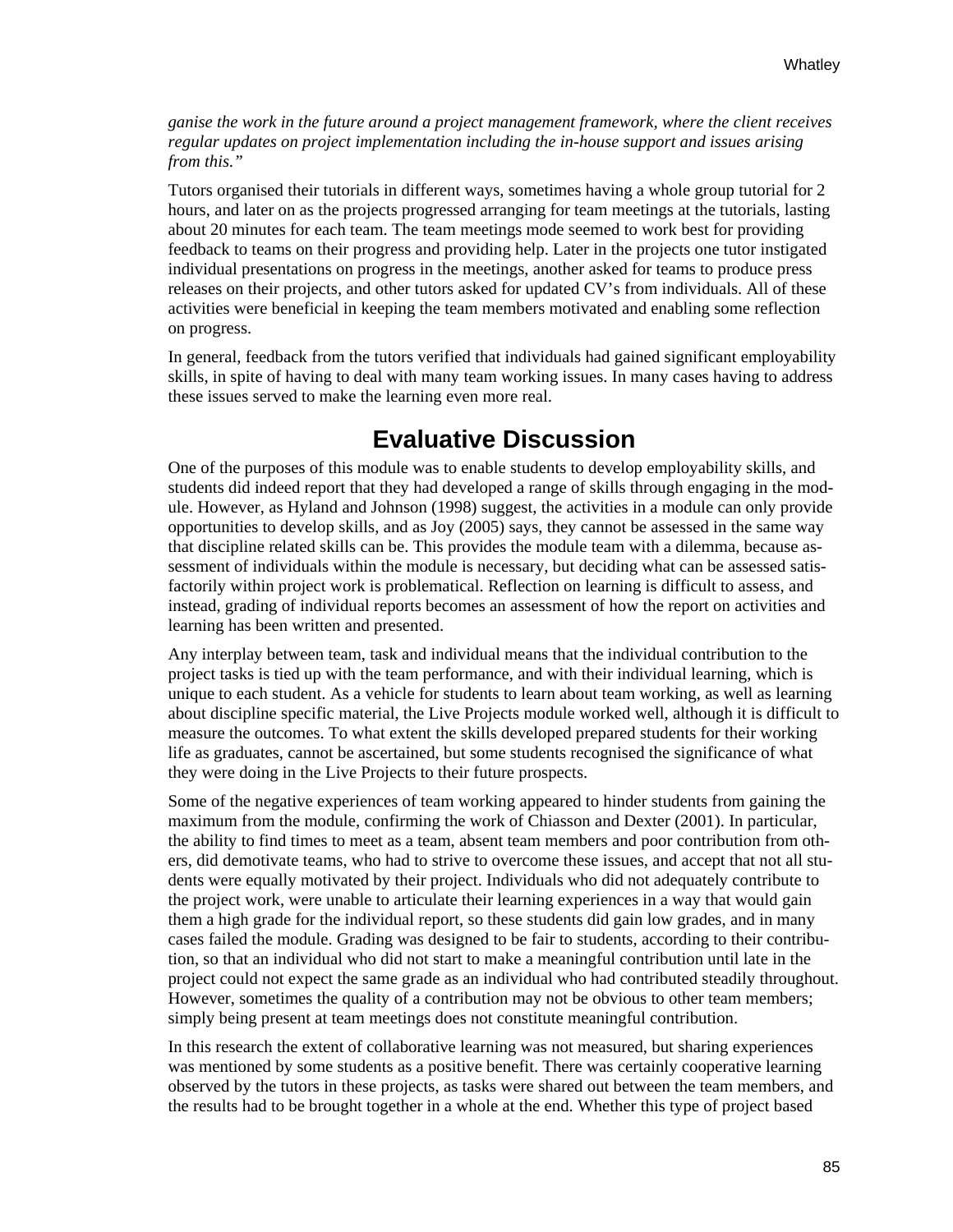learning is also problem based learning, can be debated. Problem based learning is only a part of the work involved in the Live Projects module, and whereas true problem based learning should not be structured, the scenario of project based learning does lend itself to a certain level of structure being imposed, as was present in this module. However, feedback does suggest that more structure in terms of activities, reporting and assessment would be desirable.

Issues relating to the organisation of the module were recognised by the students, and commented on in their responses to the questionnaire. For example a request that lectures are more relevant to the tasks being undertaken at particular times, hence giving a more coherent structure to the module, in giving students better guidance and clearer instructions. However, providing more instructions and templates for reports and other deliverables may prevent students from engaging in selfdirected learning and being creative.

Success in this module relies on the good will and willingness to help from our project clients, which was found to be variable in quality. In some cases the project turned out to be different to that stated in the project brief on the submission form, and the team, along with guidance from the tutor, had to agree a project that was suitable. Some projects were more difficult than others, and a few were scaled down according to the ability level of team members. So the learning possibilities of the teams varied considerably in terms of the subject matter, although the learning in terms of project management and team working were similar.

Students suggested in their feedback, that projects should be more related to their programmes of study (11), so an IT based project would be given to a team of mainly Business with IT students, a marketing project to Business and Management students, who have chosen the marketing option etc. However, one of the objectives of this module is to give opportunities for students to learn from each other, which would be lost to a certain extent if this were put into practice. In the past tutors have recognised a lack of creativity skills in some Business with IT students and in the Live Projects tutors have seen a good level of creativity, resulting from interdisciplinary discussions within teams, something that Cohen (1999) said was often absent from information systems developed by single discipline teams. Similarly, learning web site design is recognised to be a key skill desirable in all business and management students, so collaborative learning is an important feature of the Live Projects, which is being recognised by students and tutors.

# **Conclusions and Future Plans**

Team projects are a suitable vehicle for teaching employability skills, including team working as well as practical discipline related skills. Students learn together through a combination of collaborative and co-operative activities, in a constructivist, experiential and situated manner, as they work through team processes to produce an output, a model suggested by project based learning. The module described in this paper shows the theory of learning through team projects in a practical and real world setting.

Students recognised that they had gained various employability skills, including team working, project management and professionalism, and that because the skills were gained in a "pseudo business" environment through their partnership with an outside client organisation, there were additional benefits in preparation for their future working lives. Clients perceived that student teams were committed to their projects, and worked hard to satisfy their requests. Some clients were perceptive, and recognised the difficulties experienced by the students, whereas other clients stood back and provided little help and feedback to their team. The Live Projects module relies upon a reciprocal relationship being established between the team and the client organisation, and perhaps the tutors should provide more guidance to clients as to what is expected of them, in order to fulfil their part of the partnership. In terms of the projects, clients who provide more regular and timely feedback do tend to see improved deliverables from the projects. Many of the cli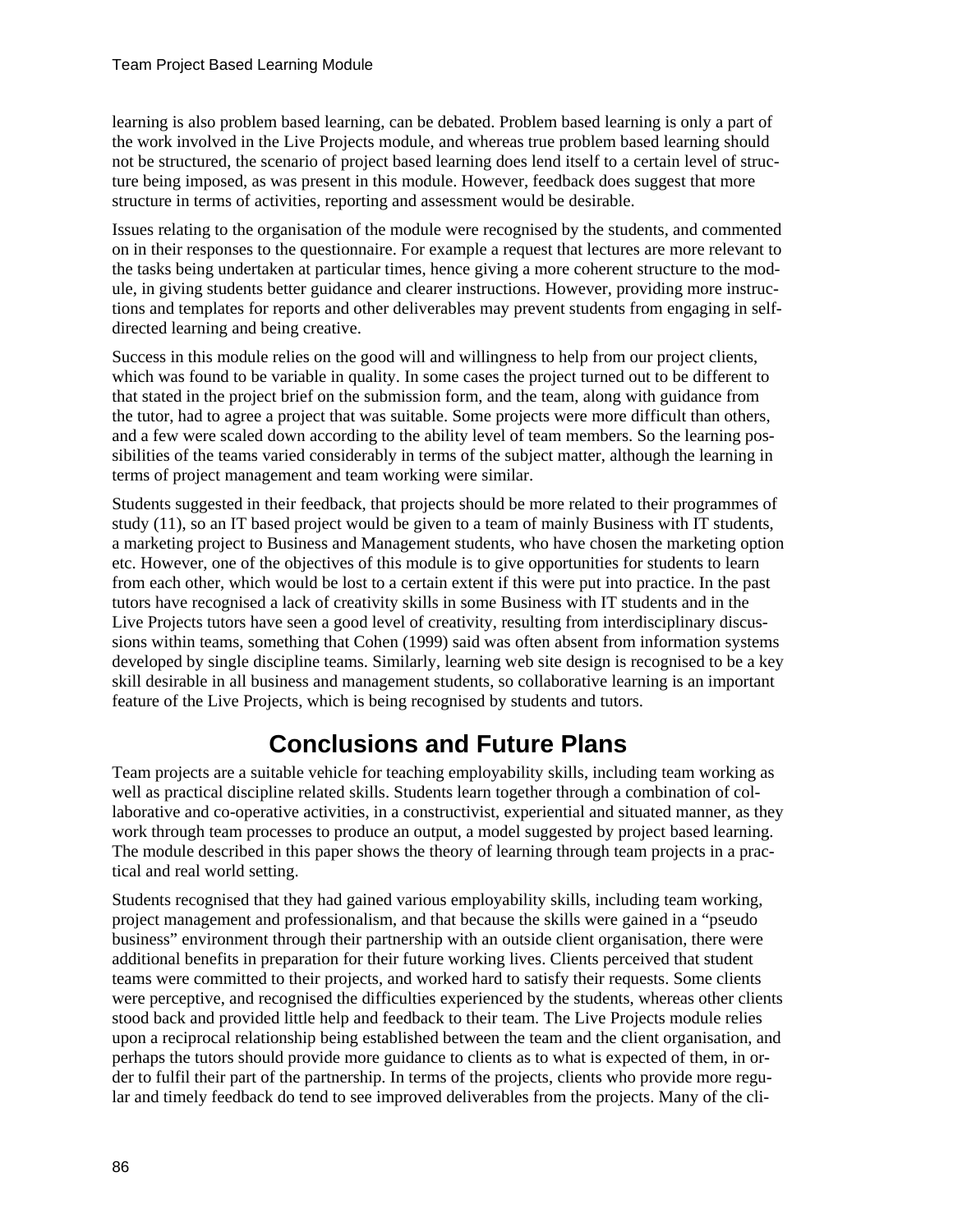ents are future employers, and the Live Projects experience gives them added insight into ways universities endeavour to prepare students for the world of work.

The tutors had to deal with a number of issues of team working, including lack of commitment and participation from some individuals, but the enthusiasm from the better performing teams grew as the projects progressed, resulting in excellent deliverables for their clients. In future a regular check on the students' weekly learning logs will be made, to try to identify issues of non contribution earlier in the projects. Assessment of the module was partly on the product of the project, but also on the process of carrying out the project, with a need to grade deliverables and processes equitably across a wide variety of different project types. Those students who failed the module, did deserve to, and were provided a reassessment opportunity over the summer.

From an administrative point of view, there were a number of suggested changes that should be made to the delivery of the module, principally to ensure that any lectures are directly relevant to the stage of the project the teams are at. The inspirational lectures from guest speakers will be continued, and included in the schedule at the most appropriate times. The tutors need to work with clients to ensure that projects are suitable for the ability levels of the teams, and teams could have individuals assigned that have skills more directly linked to the subject of the project. Tutorial meetings were found to be successful, as an opportunity for the tutor to discuss the work with the team, and assess progress, rather than the whole class tutorials. Some teams would have liked to have more meetings, and as each project is different, a personalised touch is essential for each team, although scheduling any more tutor time will be difficult.

There was an emphasis on sourcing clients from the local business and charity community, as part of the engagement priorities of the university. This presents issues of maintaining equality of project types and learning opportunities, which need to be addressed by the tutors.

The module tutors will be considering whether the multi-disciplinary approach has benefits over a multi-year approach, which was adopted in the previous Team Project module. The numbers of students involved will limit the possibility of offering this module to all three years of the students' programmes of study, but the alternatives are worth exploring further, such as mentors for teams from the third year students, and involving first year students in some way as a form of preparation for the second year Live Projects.

The module is being delivered again this year and evaluation at the end of the year will include focus groups with students, tutors and clients, to more clearly establish which aspects constitute good practice, and should be maintained. Greater use could be made of the individual reflective reports, to identify the extent of achieving employability skills.

Clearly different aspects of learning prove to be of benefit to students at different times in their working lives, as highlighted in this quote from a student who went on an internship after completing the second year on the undergraduate degree:

*"Finally, my Management Development Project increased my confidence with regards to talking to different people of whom I have never met; I found this very useful with regards to meeting new people at Hughes. Also, during my time at Hughes I have been able to assist in the planning of an exhibition which has allowed me to see how an exhibition is carried out on large scale. As my team and I planned and designed a small one for the university, it was interesting to see the comparison".* 

### **References**

Adair, J. (1986). *Effective teambuilding: How to make a winning team.* London: Pan Books.

Atherton, J. S. (2005). *Learning and teaching: Bloom's taxonomy*. UK, Retrieved from: <http://www.learningandteaching.info/learning/bloomtax.htm>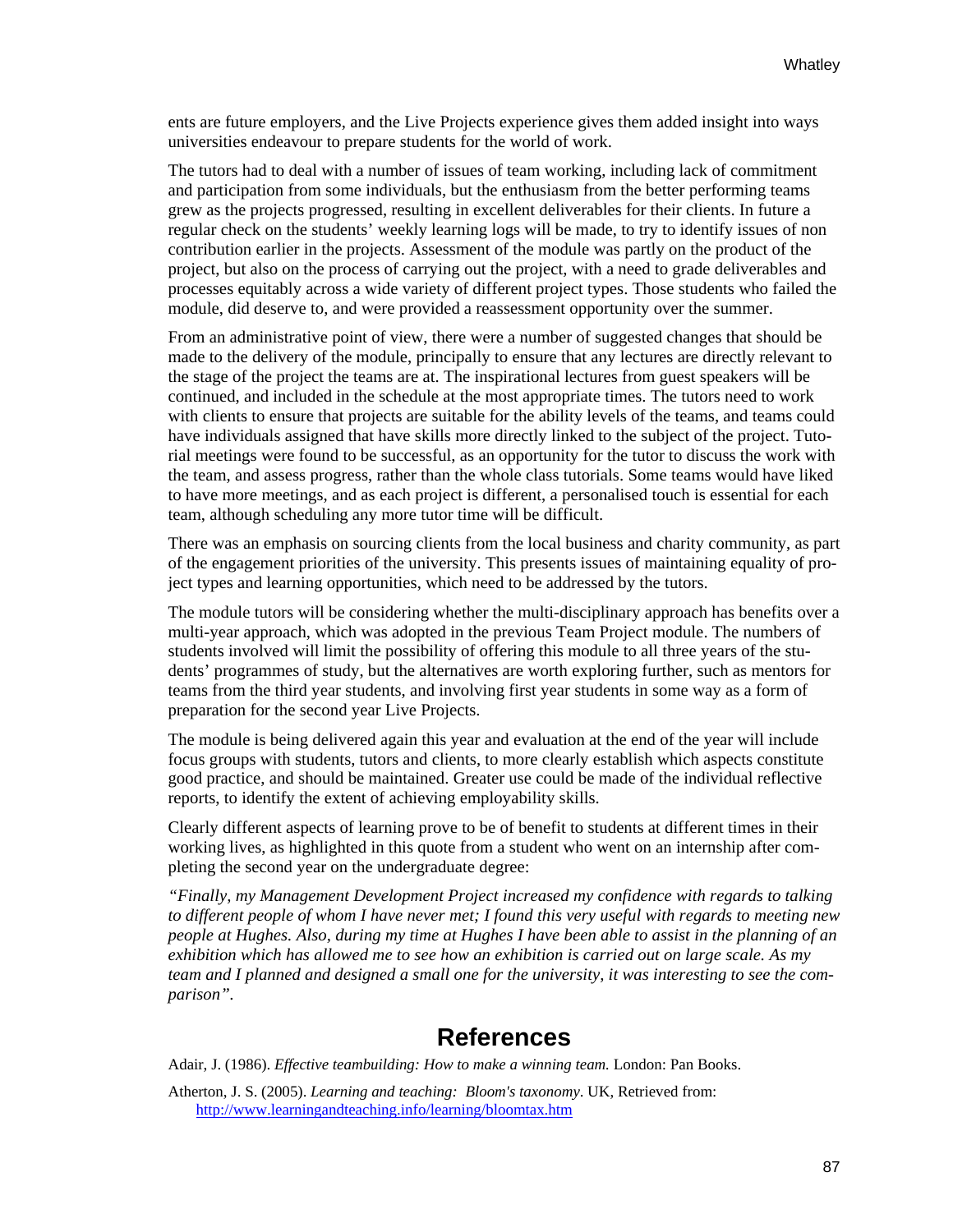- Banks, A. P., & Millward, L. J. (2007). Differentiating knowledge in teams: The effect of shared declarative and procedural knowledge on team performance. *Group Dynamics, 11*(2), 95-106.
- Blumenfeld, P., Soloway, E., Marx, R., Krajcik, J., Guzdial, M., & Palincsar, A. (1991). Motivating project-based learning: Sustaining the doing, supporting the learning. *Educational Psychologist, 26*(3, 4). 369–398.
- Bonoma, T. (1985). Case research in marketing: Opportunities, problems and a process. *Journal of Marketing Research, 22*(2), 199-208.
- Chiasson, M., & Dexter, A. (2001). System development conflict during the use of an information systems prototyping method of action research: Implications for practice and research. *Information Technology and People, 14*(1), 91-108.
- Cohen, E., (2009). Reconceptualising information systems as a field of the discipline informing science: From ugly duckling to swan. In T. G. Gill & E. Cohen (Eds), *Foundations of informing science.* Santa Rosa, CA: Informing Science Press.
- Cooper, G., & Heinze, A. (2007). Centralisation of assessment: Meeting the challenges of multi-year team projects in information systems education. *Journal of Information Systems Education, 18*(3), 345 - 356.
- Dacre-Pool, L., & Sewell, P. (2007). The key to employability: developing a practical model of graduate employability. *Education and Training, 49*(4), 277-289.
- Dunne, E., & Rawlins, M. (2000). Bridging the gap between industry and higher education: Training academics to promote student teamwork. *Innovations in Education and Training International, 37*(4), 361-371.
- Edwards, G. (2005). *Connecting PDP to employer needs and the world of work.* Retrieved from: [http://www.heacademy.ac.uk/assets/documents/resources/database/id71\\_connecting\\_pdp\\_to\\_employer](http://www.heacademy.ac.uk/assets/documents/resources/database/id71_connecting_pdp_to_employer_needs.pdf) [\\_needs.pdf](http://www.heacademy.ac.uk/assets/documents/resources/database/id71_connecting_pdp_to_employer_needs.pdf)
- Education, Q. A. A. f. H. (2007). Academic standards Librarianship and Information Management, Quality Assurance Agency for Higher Education, Retrieved from: [http://www.qaa.ac.uk/Publications/InformationAndGuidance/Pages/Subject-benchmark-statement-](http://www.qaa.ac.uk/Publications/InformationAndGuidance/Pages/Subject-benchmark-statement-Librarianship-and-information-management.aspx)[Librarianship-and-information-management.aspx](http://www.qaa.ac.uk/Publications/InformationAndGuidance/Pages/Subject-benchmark-statement-Librarianship-and-information-management.aspx)
- Education, Q. A. A. f. H. (2007). General business and management, quality assurance agency for higher education. Retrieved from: [http://www.qaa.ac.uk/Publications/InformationAndGuidance/Pages/Subject-benchmark-statement-](http://www.qaa.ac.uk/Publications/InformationAndGuidance/Pages/Subject-benchmark-statement-General-business-and-management.aspx)[General-business-and-management.aspx](http://www.qaa.ac.uk/Publications/InformationAndGuidance/Pages/Subject-benchmark-statement-General-business-and-management.aspx)
- Gasser, K. W. (2011). Five ideas for 21st century math classrooms. *American Secondary Education, 39*(3), 108-116.
- Griffiths, S., & Partington, P. (1992). *Enabling active learning in small groups*. Committee of Vice-Chancellors and Principals (CVCP) Universities' Staff Development and Training Unit, Sheffield University.
- Hordyk, V. (2007). A convergence of perspectives: Enhancing students' employability. In E. O'Doherty (Ed.), *The fourth education in a changing environment conference book 2007* (Salford, UK) (pp. 353- 372). Santa Rosa, CA: Informing Science Press.
- Hyland, T., & Johnson, S. (1998). Of cabbages and key skills: Exploding the mythology of core transferable skills in post-school education. *Journal of Further and Higher Education, 22*(2), 163-172.
- Johnson, D. W., Johnson, R. T., & Smith, K. A. (1991). *Cooperative learning: Increasing college faculty instructional productivity*. School of Education and Human Development, George Washington University. Retrieved from: <http://www.ntlf.com/html/lib/bib/cooplearn.htm>
- Joy, M. (2005). Group projects and the computer science curriculum. *Innovations in Education and Teaching International, 42*(1), 15-25.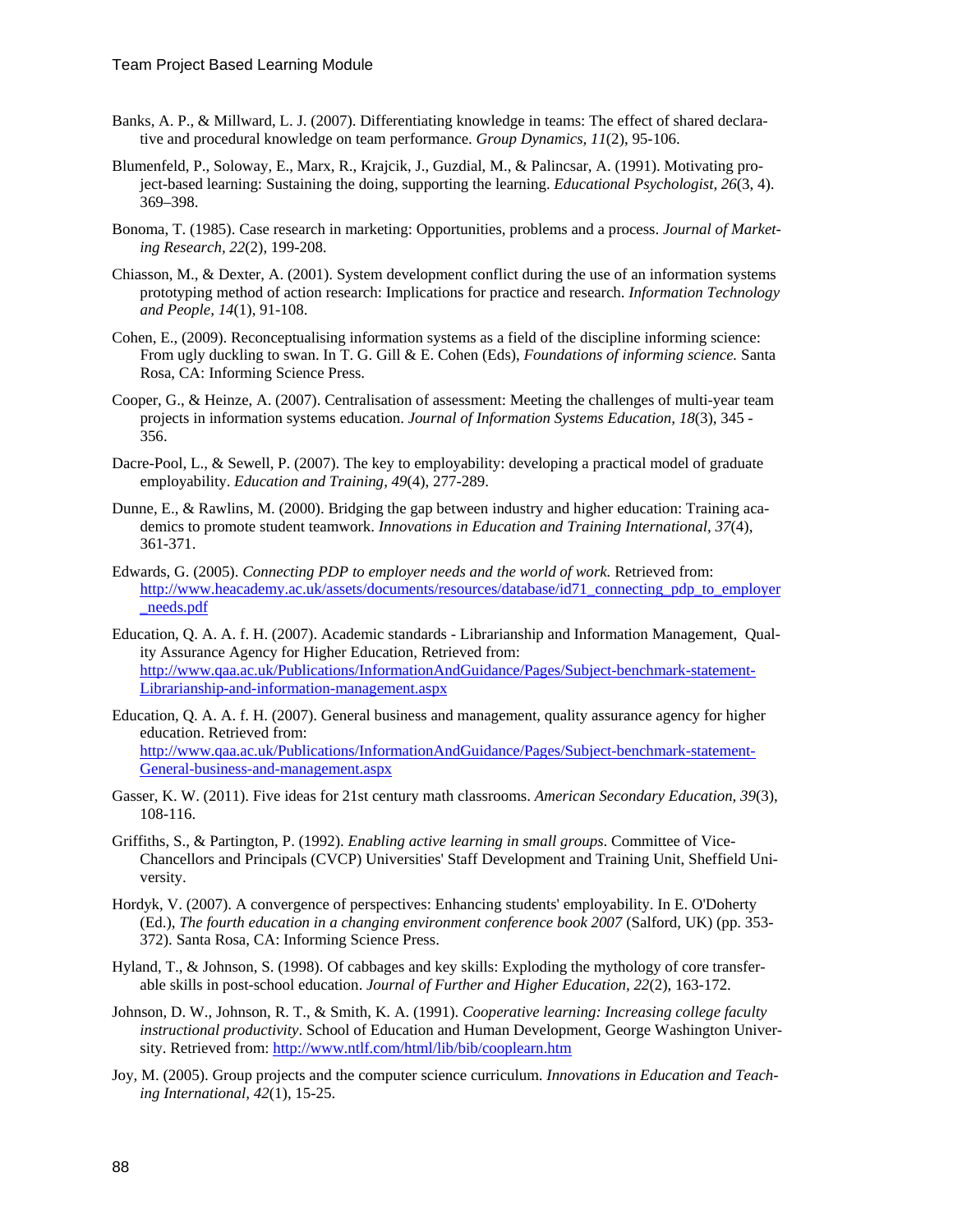- Kolmos, A. (2009). Problem-based and project-based learning institutional and global change. In O. Skovsmose et al. (Eds.), *University science and mathematics education in transition* (pp. 261-280).
- Livingstone, D., & Lynch, K. (2000). Group project work and student-centred active learning: Two different experiences. *Studies in Higher Education, 25*(3), 325-345.
- Lou, Y. (2004). Learning to solve complex problems through between-group collaboration in project-based online courses. *Distance Education, 25*(1), 49-66.
- McConnell, D. (2000). *Implementing computer supported cooperative learning* (2nd ed., p. 15.)*.* Kogan Page.
- Mennin, S. (2007). Small-group problem based learning as a complex adaptive system. *Teaching and Teacher Education, 23*(3), 303-313.
- Mergendollar, J. (2006). The effectiveness of problem based instruction: A comparative study of instructional methods and student characteristics. *The Interdisciplinary Journal of Problem-based Learning, 1*(2), 49-69.
- Murthy, U., & Kerr, D. (2003). Decision making performance of interacting groups: An experimental investigation of the effects of task type and communication mode. *Information and Management, 40*(5), 351-360.
- Poindexter, S. (2003). Assessing active alternatives for teaching programming. *Journal of Information Technology Education, 2*, 257-265. Retrieved from [http://www.jite.org/documents/Vol2/v2p257-265-](http://www.jite.org/documents/Vol2/v2p257-265-25.pdf) [25.pdf](http://www.jite.org/documents/Vol2/v2p257-265-25.pdf)
- Prichard, J., Stratford, R., & Bizo, L. (2006). Team-skills training enhances collaborative learning. *Learning and Instruction, 16*, 256-265.
- Schunk, D. (2000). *Learning theories: An educational perspective.* New Jersey: Prentice-Hall.
- Stake, R. (2000). The case study method in social enquiry. In R. Gomm, M. Hammersley, & P. Foster, *Case study method* (pp. 19-26). London: Sage.
- Whatley, J., (2012). Software agent systems for supporting student team project working. In S. Graf, F. Lin, Kinshuk, & R. McGreal (Eds.), *Intelligent and adaptive learning systems: Technology enhanced support for learners and teachers* (pp.264-278). Hershey, PA, USA: IGI Global.
- Yin, R. (1994). *Case study research: Design and methods.* London: Sage Publishing.
- Yorke, M., & Knight, P. (2003). *The undergraduate curriculum and employability*. LTSN Generic Centre, Retrieved from: [http://78.158.56.101/archive/palatine/files/emp/1269.pdf.](http://78.158.56.101/archive/palatine/files/emp/1269.pdf)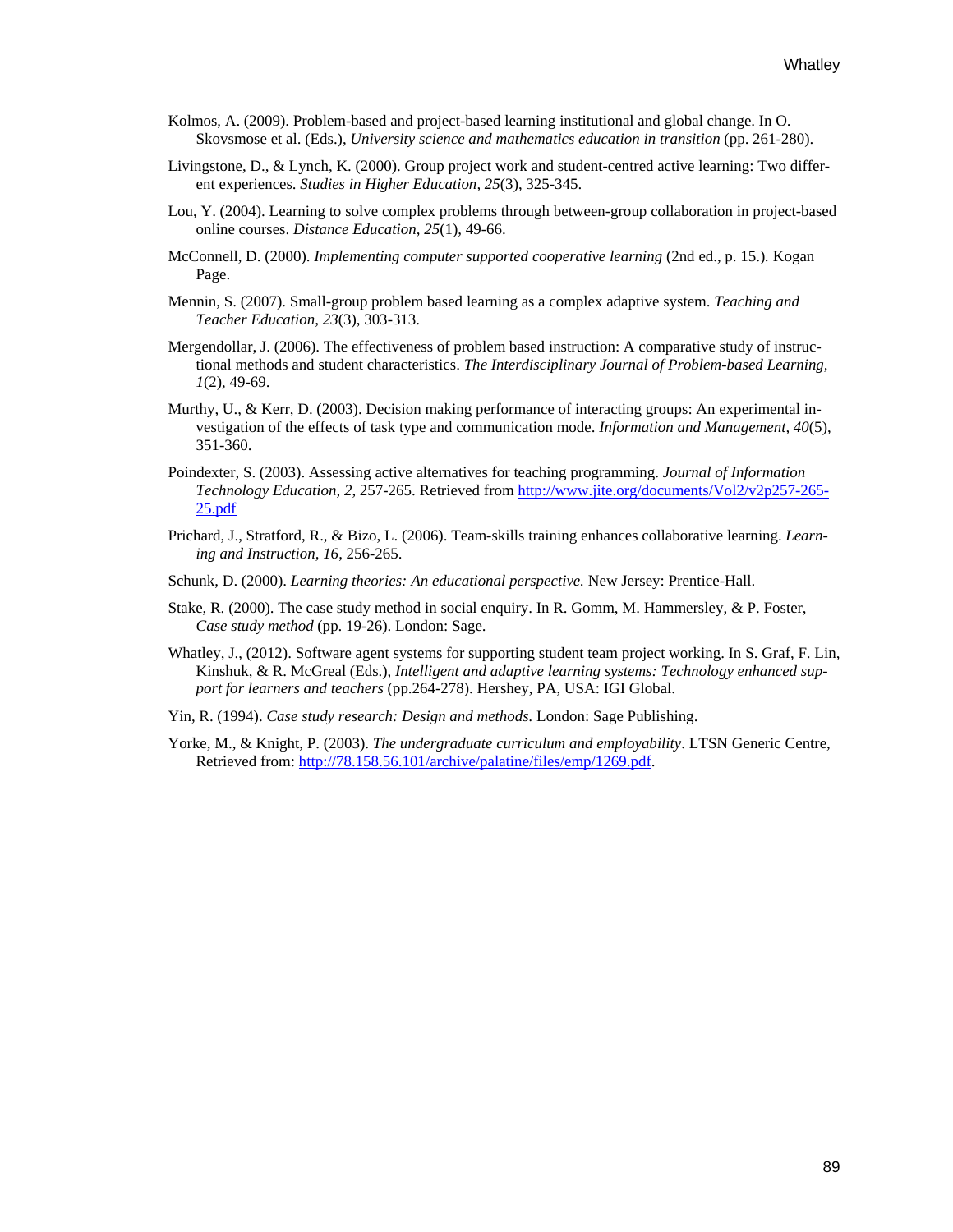# **Appendix A: Survey used for feedback on lectures, support tools and issues in the projects.**

Please would you give us feedback on the following aspects of the MDP2 module.

Guest Lectures: Tick the box if you attended that particular lecture, and if you did attend, please rate how useful you found the lecture material.

| Lecture theme                               | <b>Speaker</b>              | Attended<br>the lec-<br>ture | Very<br>useful | Partly<br>useful | <b>Neither</b><br>useful or<br>not | Not very<br>useful | Not at all<br>useful |
|---------------------------------------------|-----------------------------|------------------------------|----------------|------------------|------------------------------------|--------------------|----------------------|
| Project manage-<br>ment                     | Esme Caul-<br>field         |                              |                |                  |                                    |                    |                      |
| Market research/<br>consumer behav-<br>iour | Fiona<br>Cheetham           |                              |                |                  |                                    |                    |                      |
| Management<br>consulting                    | Kevin Kane                  |                              |                |                  |                                    |                    |                      |
| Writing and feed-<br>back                   | <b>Ilene Alex-</b><br>ander |                              |                |                  |                                    |                    |                      |
| Customer rela-<br>tionship man-<br>agement  | Mhorag<br>Goff              |                              |                |                  |                                    |                    |                      |
| Client and con-<br>sultant                  | David Rob-<br>erts          |                              |                |                  |                                    |                    |                      |

Helping to manage your project: Tick the box if you used each tool, and rate how useful you found the tool to be in managing your project.

| <b>Project management tool</b>                             | Used the<br>tool | Very use-<br>ful | Partly<br>useful | <b>Neither</b><br>useful or<br>not | Not very<br>useful | Not at all<br>useful |
|------------------------------------------------------------|------------------|------------------|------------------|------------------------------------|--------------------|----------------------|
| Microsoft Project or Excel for<br>producing a project plan |                  |                  |                  |                                    |                    |                      |
| Risk assessment                                            |                  |                  |                  |                                    |                    |                      |
| <b>Budget for project</b>                                  |                  |                  |                  |                                    |                    |                      |
| Guardian Agent system                                      |                  |                  |                  |                                    |                    |                      |
| Weekly time sheets                                         |                  |                  |                  |                                    |                    |                      |
| <b>Blackboard Group Area</b>                               |                  |                  |                  |                                    |                    |                      |
| Facebook or similar for com-<br>munication                 |                  |                  |                  |                                    |                    |                      |

Were there any tensions or particular issues your team experienced?

How did you attempt to resolve these tensions or issues?

Were these tensions or issues resolved satisfactorily?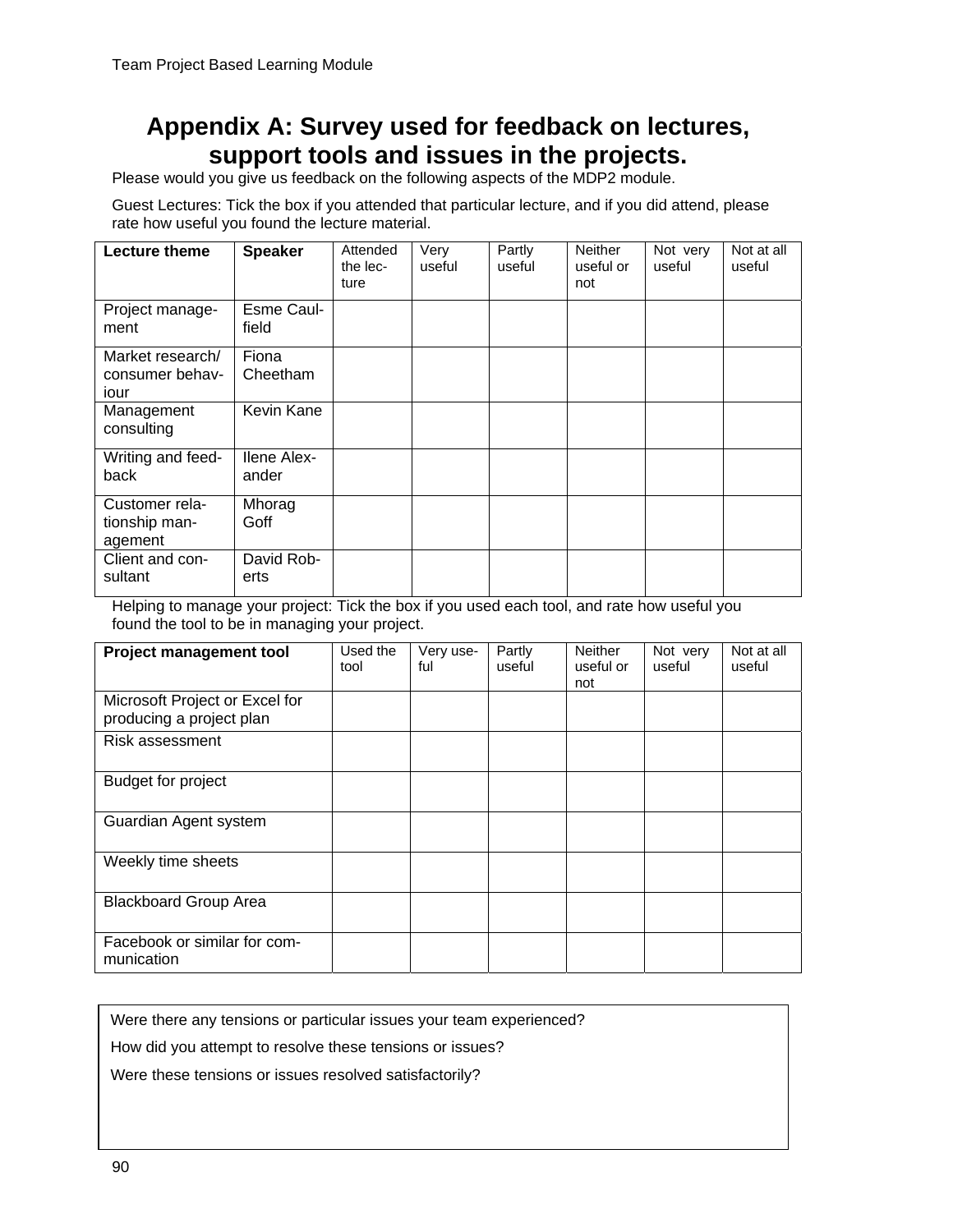# **Appendix B: Live Projects Client Feedback Questionnaire.**

Dear Client, your satisfaction with your team is important for us. Please complete this form and return it to your team so that they can reflect on your comments and enclose it as part of their academic report.

| Client Contact name: |       |
|----------------------|-------|
| Organisation name:   |       |
| Team Number:         | Date: |

| <b>Indicative</b><br>Grades:                                                                   | 6        | 5        |  | 4                       | 3                      | $\overline{2}$           | 1           | 0             |
|------------------------------------------------------------------------------------------------|----------|----------|--|-------------------------|------------------------|--------------------------|-------------|---------------|
| Overall level                                                                                  | "Shining | "Profes- |  | "Went be-               | "Fulfilled             | "Need for                | "Just about | "There is a   |
| (indicative)                                                                                   | example" |          |  | vond expec-<br>tations" | the require-<br>ments" | <i>improve-</i><br>ment" | managed"    | lot to learn" |
| Please comment on each category below, giving an indicative grade for each category. The grade |          |          |  |                         |                        |                          |             |               |
| of "Shining Example" should be reserved for truly exceptional performance.                     |          |          |  |                         |                        |                          |             |               |
| Category                                                                                       |          |          |  | <b>Grades</b>           |                        |                          |             |               |
|                                                                                                |          |          |  |                         |                        |                          |             |               |
| <b>General project issues</b>                                                                  |          |          |  |                         |                        |                          |             |               |
| <b>Understanding of the business</b>                                                           |          |          |  |                         |                        |                          |             |               |
| context and business problem                                                                   |          |          |  |                         |                        |                          |             | /6            |
| - have team understood your<br>organisation, relevant processes                                |          |          |  |                         |                        |                          |             |               |
| and problem related areas?                                                                     |          |          |  |                         |                        |                          |             |               |
| <b>Problem Solving</b> $-$ is the pro-                                                         |          |          |  |                         |                        |                          |             |               |
| posed solution appropriate for                                                                 |          |          |  |                         |                        |                          |             | /6            |
| your business problem?                                                                         |          |          |  |                         |                        |                          |             |               |
| <b>Team operation</b>                                                                          |          |          |  |                         |                        |                          |             |               |
| <b>Meetings with you</b> – how or-                                                             |          |          |  |                         |                        |                          |             |               |
| ganised and effective were<br>these?                                                           |          |          |  |                         |                        |                          |             | /6            |
|                                                                                                |          |          |  |                         |                        |                          |             |               |
| Communication - were you<br>informed of all relevant devel-                                    |          |          |  |                         |                        |                          |             |               |
| opments?                                                                                       |          |          |  |                         |                        |                          |             | /6            |
| <b>Project report</b> – how useful and                                                         |          |          |  |                         |                        |                          |             |               |
| appropriate was the Interim Pro-                                                               |          |          |  |                         |                        |                          |             | /6            |
| ject Report?                                                                                   |          |          |  |                         |                        |                          |             |               |
| <b>Organisation</b> – how organised                                                            |          |          |  |                         |                        |                          |             | /6            |
| was the team in general?                                                                       |          |          |  |                         |                        |                          |             |               |